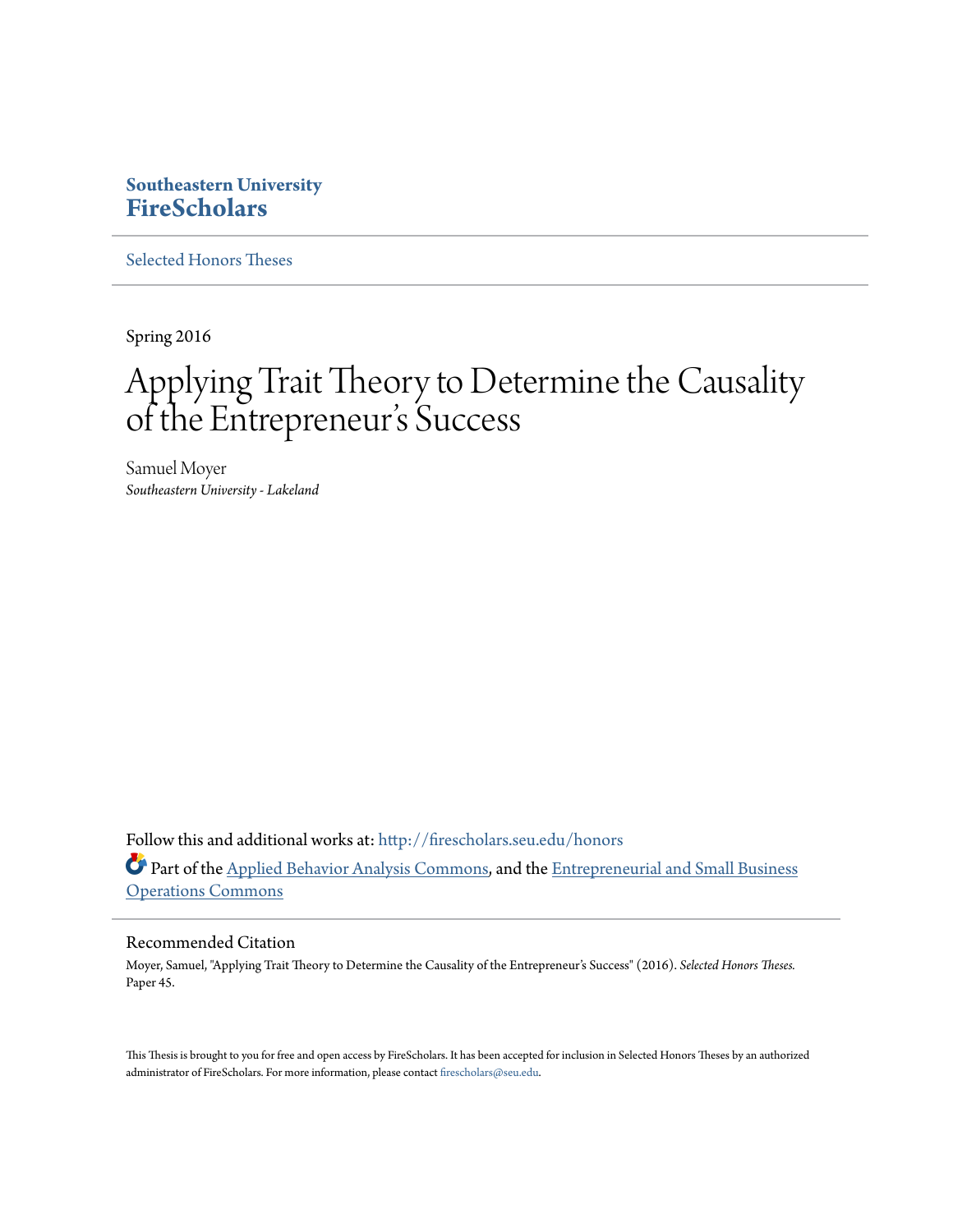Applying Trait Theory to Determine the Causality of the Entrepreneur's Success

Samuel Moyer

Beth Leslie

Southeastern University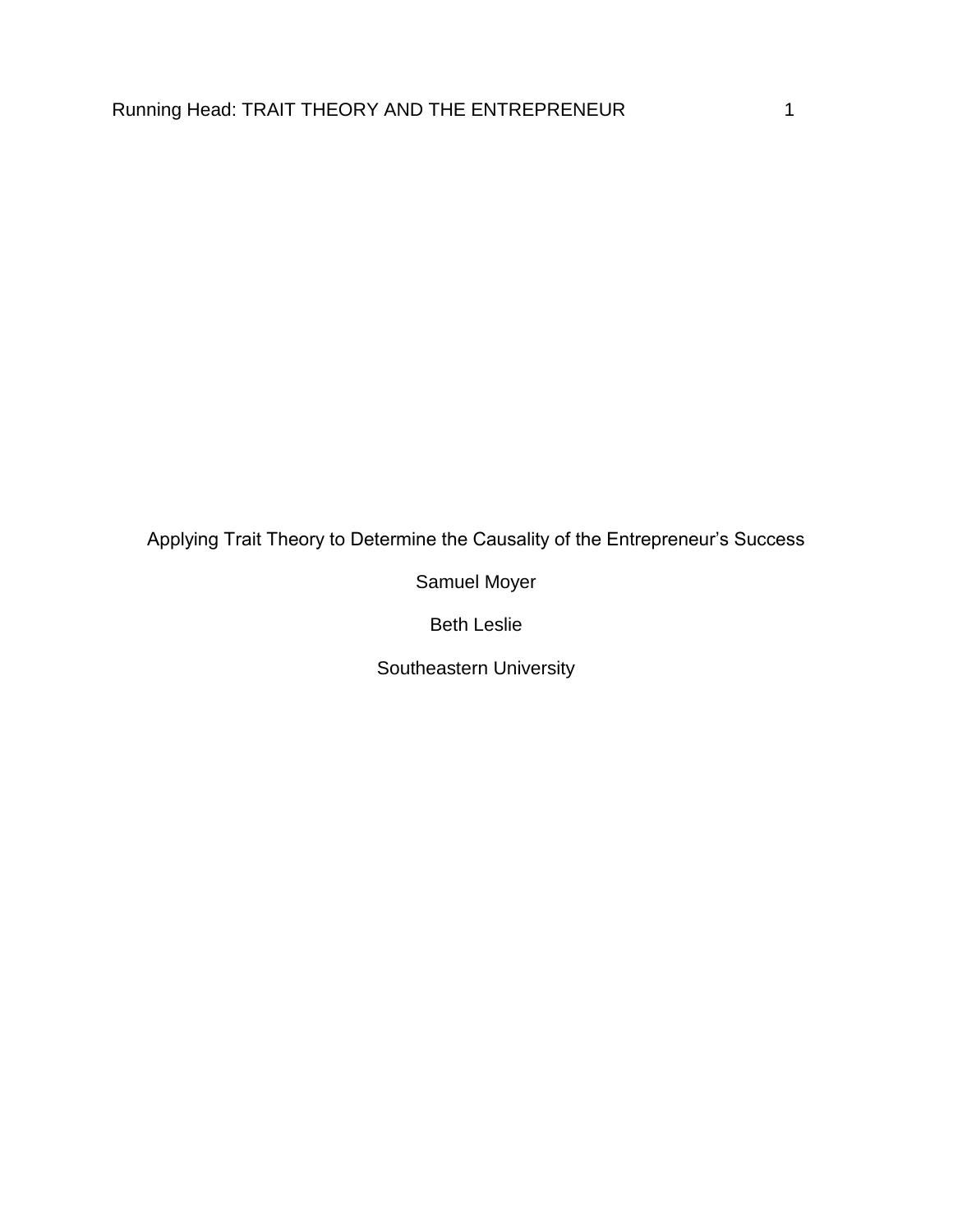### **Table of Contents**

 $\overline{2}$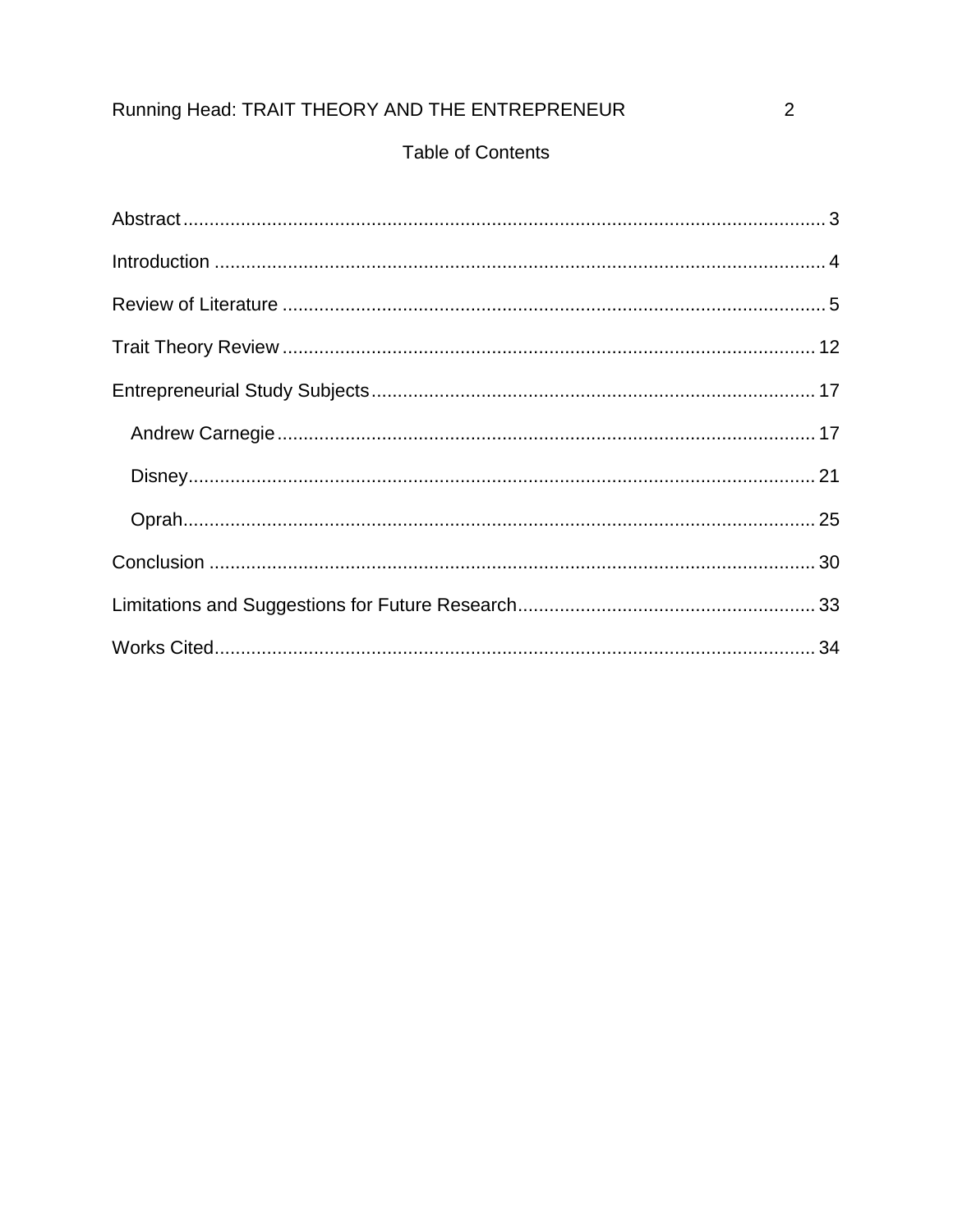#### **Abstract**

<span id="page-3-0"></span>The purpose of this thesis is to apply trait theory through psychoanalysis in an attempt to determine why three noted entrepreneurs: Andrew Carnegie, Walt Disney, and Oprah Winfrey, were highly successful in their respective ventures as well as discuss the extent to which indicative traits of entrepreneurial success were present in the subjects studied. Research shows that components of entrepreneurs' traits and motivation have a direct relationship to the start-up and continued success of new venture firms (Baum, Locke, 2004) which means more accurate definitions of traits responsible for entrepreneurial success are beneficial to investors, entrepreneurs, and the entire economic landscape. This study concludes that the three entrepreneurs analyzed all displayed high levels of openness to experience manifested in different habits, shared MBTI behavioral types, and philanthropic attitudes toward the purpose of wealth later in life.

Keywords: entrepreneur, personality, trait theory, big five, Disney, Carnegie, Oprah, success, entrepreneurial, Myers, Briggs,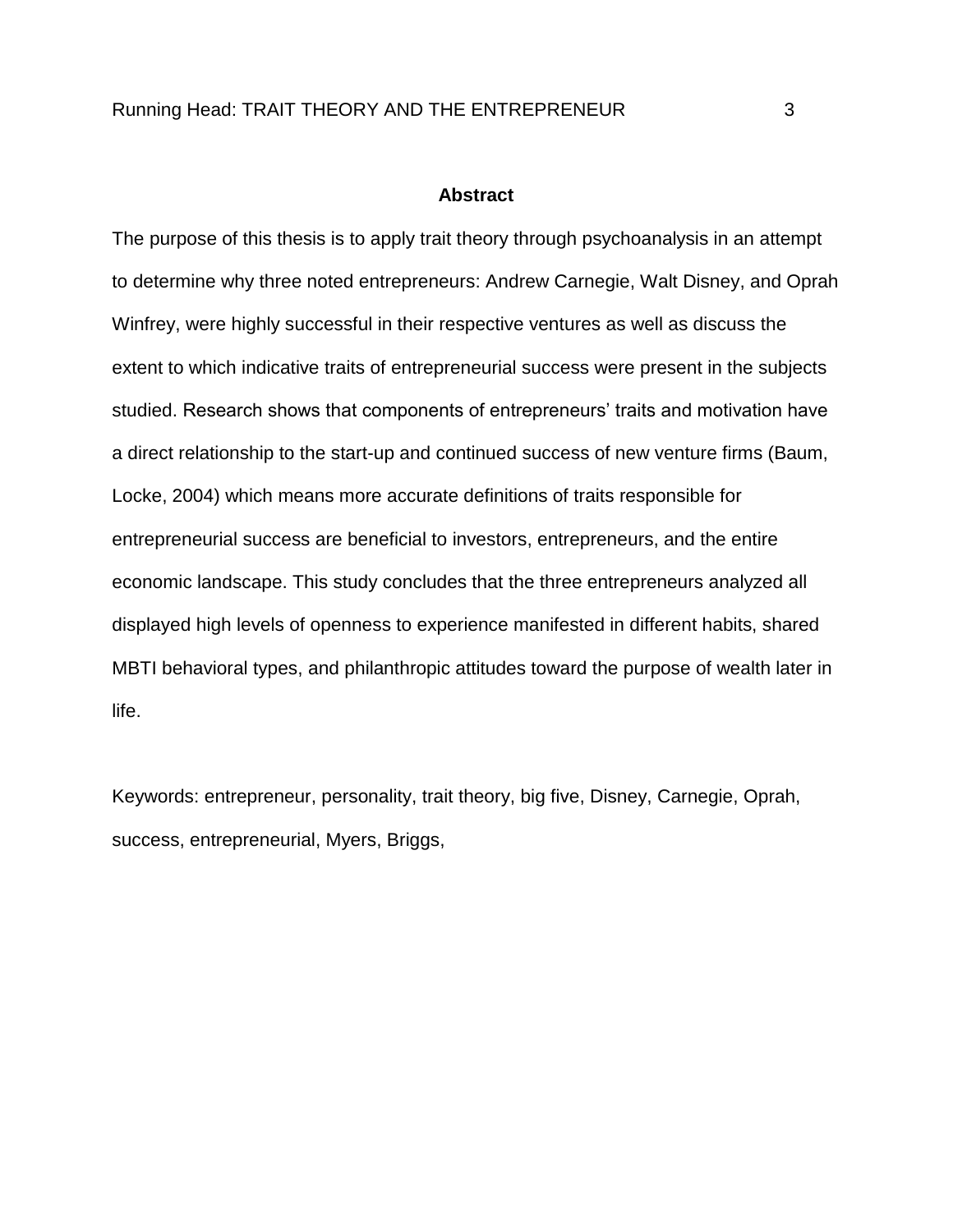#### **Introduction**

<span id="page-4-0"></span>Entrepreneurialism is the driving force behind economic advancement and radical change in American culture and industry. The freedom of the entrepreneur allows them to quickly adapt to changing trends as well as explore the frontiers of innovation. The study of the entrepreneur and their psychological characteristics then becomes of great importance, not only to entrepreneurs and investors, but to the advancement of the economy as a whole. Research shows that components of entrepreneurs' traits and motivation have a direct relationship to the start-up and continued success of new venture firms (Baum, Locke, 2004). By studying the personality characteristics of the entrepreneur, investors are better able to allocate their resources to new ventures, companies better learn how to encourage entrepreneurship within their organizations, and the entrepreneurs themselves become more self-aware of their strengths and weaknesses.

The goal of this study is to examine the psychological and personality characteristics of three highly successful entrepreneurs in an effort to make a qualitative analysis of their personality characteristics. The study will rely heavily on the trait theory models of the Big Five and Myers Briggs Type Indicator. The research questions this study will seek to answer include:

● Why studying the entrepreneur is essential and beneficial to the continued growth and resource allocation of world economies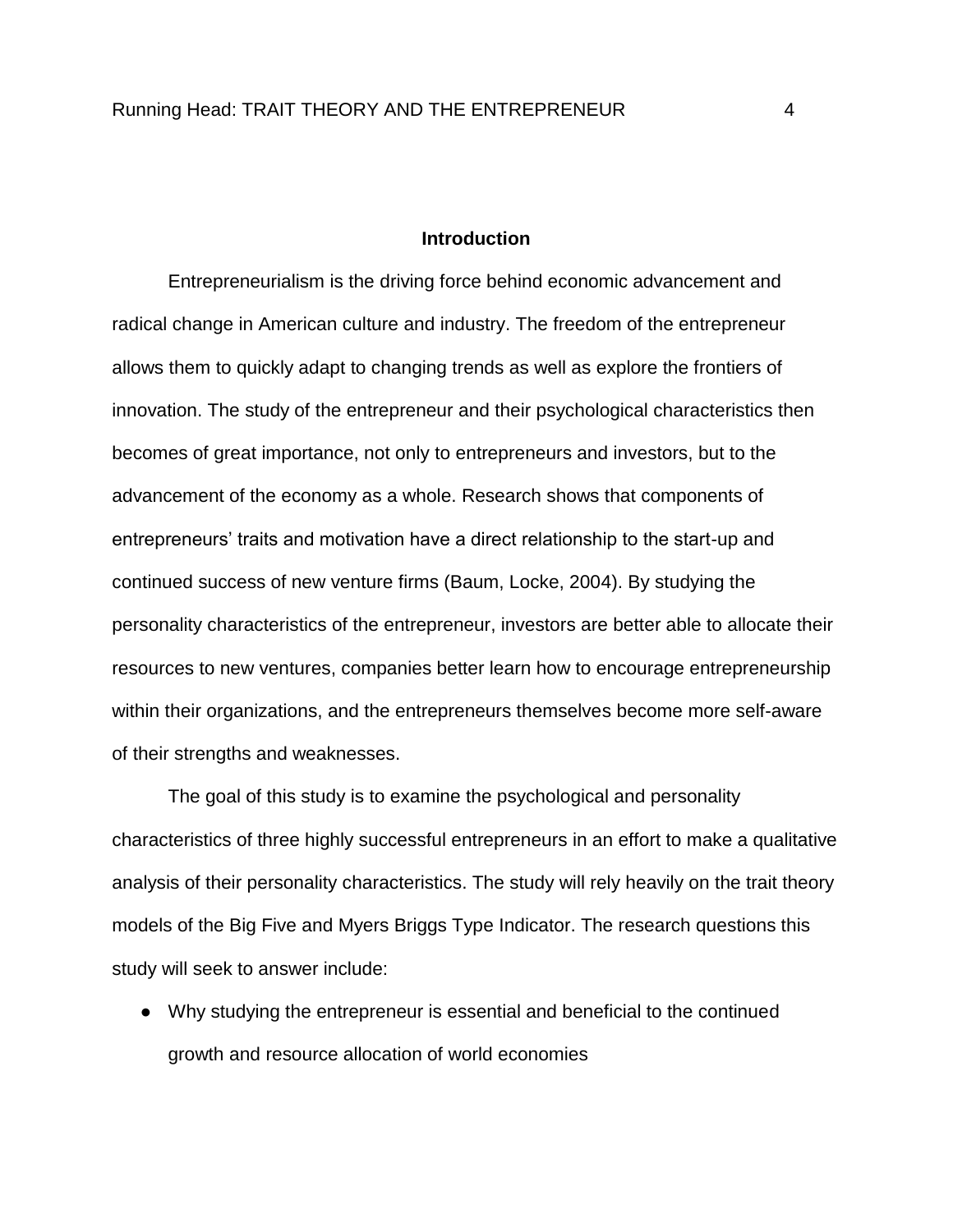- What common traits were apparent as key factors to their success in the four entrepreneurs being studied
- What major differences in personality and behavior were displayed between the subjects

While some researchers wonder why entrepreneurship should be studied indepth due to the difficulty in defining the entrepreneur, entrepreneurial activity, and obtaining accurate data, many argue the need for more research but with stronger classification frameworks. Shane and Venkataraman (2000) demonstrated the need for research based on three reasons: Entrepreneurship is essential in converting technical information to products and services, temporal and spatial inefficiencies in the economy are discovered and filled through entrepreneurship, and Schumpeter (1934) isolated entrepreneurially driven innovation in products and services as the critical engine in driving change. Our understanding of the economic landscape is therefore incomplete without the study of entrepreneurship and the entrepreneurs themselves. Baumol remarks that "the study of business without an understanding of entrepreneurship is like the study of Shakespeare in which 'the Prince of Denmark has been expunged from the discussion of Hamlet" (Baumol, 1989, p. 66) The study of entrepreneurship then becomes essential not only to a better understanding of our economic landscape, but also for a more efficient means of allocating national resources.

#### **Review of Literature**

<span id="page-5-0"></span>This literature review will give a short background of the need for psychological research of the entrepreneur and then will show how behavioral and psychological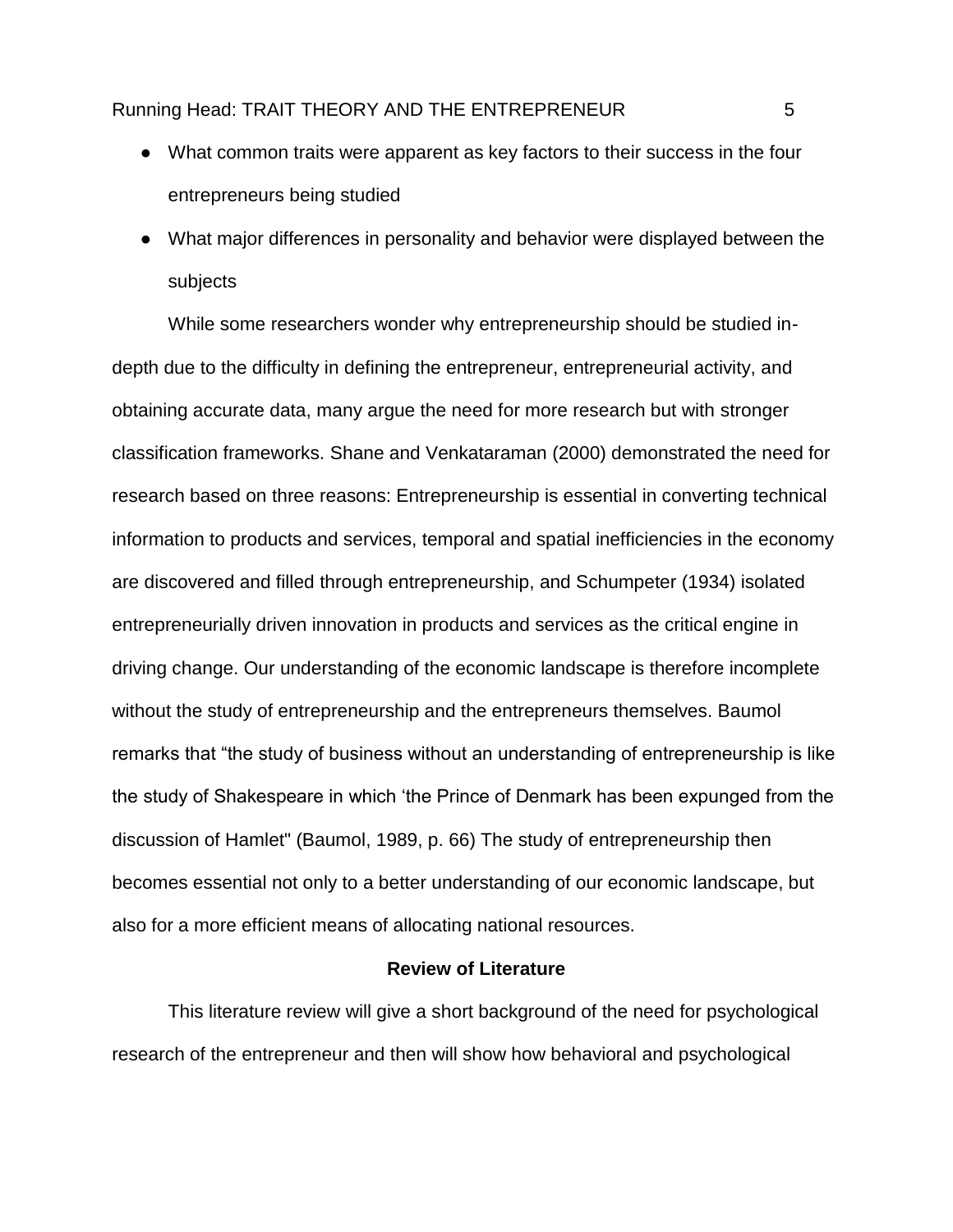## Running Head: TRAIT THEORY AND THE ENTREPRENEUR 6 characteristics are proven indicators of an entrepreneur's personal and professional continued success.

There still remains a need for more research and data regarding the psychological and behavioral characteristics of entrepreneurs and how these traits affect their ventures and personal success. Psychologists are being challenged to undertake empirical research and develop theories along with frameworks for five specific research areas: "the personality characteristics of entrepreneurs, the psychopathology of entrepreneurs, entrepreneurial cognition, entrepreneurship education, and international entrepreneurship" (Grant, Hisrich, Langan-Fox, 2007, pg. 580). This thesis seeks to add to the research area in defining the characteristics of entrepreneurs. As new research continues to be brought to the table, more classifications and groupings are needed to organize the new data.

In an effort to better organize future research on entrepreneurs, the stage of the entrepreneur's venture must be taken into account first. As a new venture grows and moves into different stages of its life cycle, entrepreneurial behaviors and actions can change with the company. Differences and commonalities in behaviors during the startup and growth stages can occur, so taxonomy is needed to help future researchers classify the slice of entrepreneurial behavior they are studying, and then possibly link this behavior to performance or organizational indicators. (Mueller, Volery, von Siemens, 2012) Different social sciences and applied fields of business are drawn on in order to create a new conceptual framework for further study of the field of entrepreneurship. The conceptual framework itself is composed of the existence,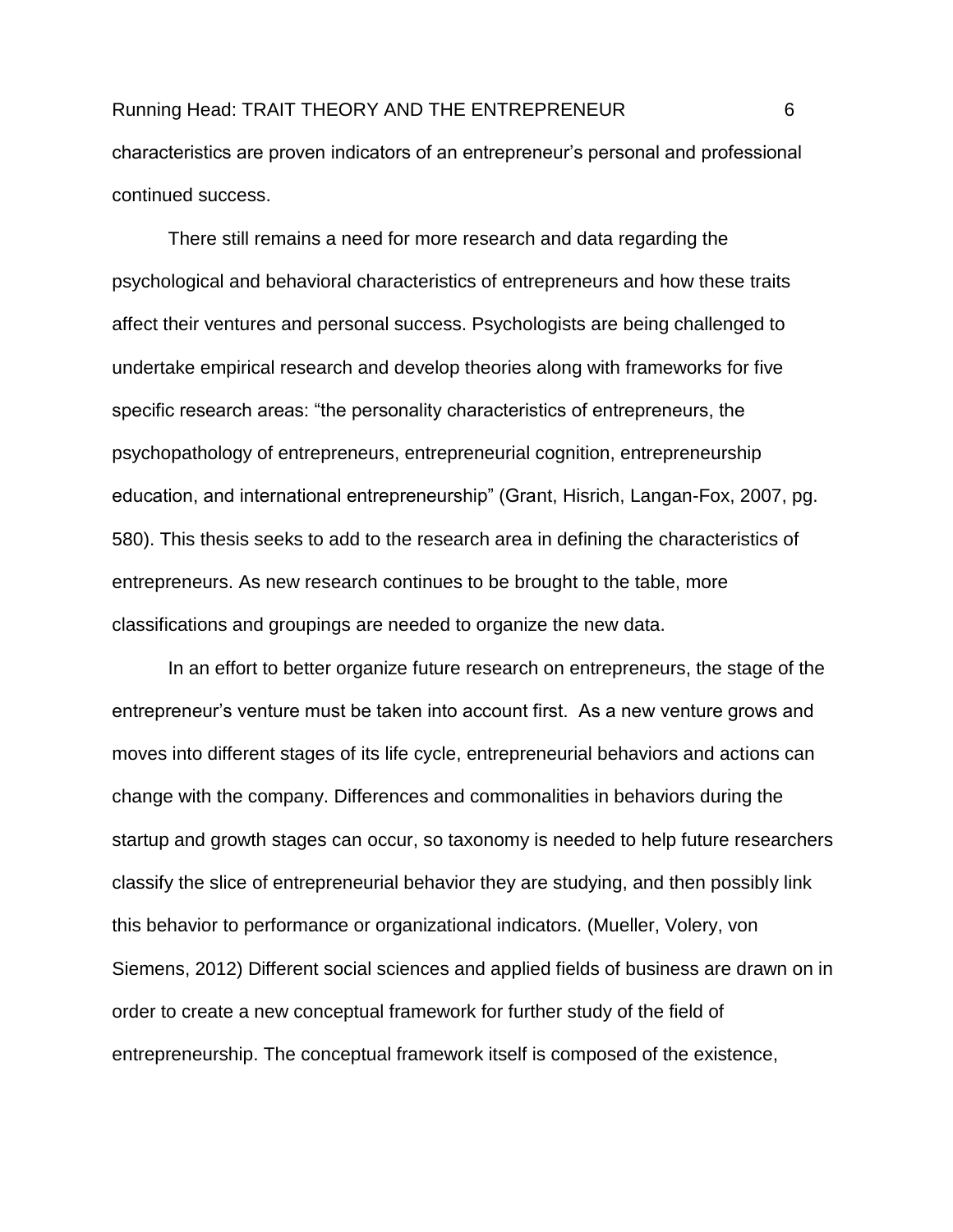In 1971, Hornaday and Aboud wrote an article on assessing the personality characteristics of entrepreneurs. They began to develop more objective personality tests which could be better quantified and explained. While their methodology was flawed and their sample size was far too small for accurate predictions, their work helped bring awareness to the subject which was still in its infancy. As the field of research grows, emphasis on the psychological characteristics of the individualized entrepreneur is becoming of increasing interest as is the importance of studying the individual just as much or more than the large-scale economics of venture creation. (Scott, Shaver, 1991) This studying of the individual entrepreneur and the psychological and behavioral processes at work behind their actions is becoming of greater importance as entrepreneurs are recognized more for their economic contributions and necessity.

One method being used frequently to study these characteristics is through multiple personality tests such as the Big Five. The results of five meta-analyses indicate key differences between entrepreneurs versus managers, and these are relevant in predicting their performance and intention. Other scales used alongside the Big Five in the meta-analyses report significant correlations between specific characteristics and business creation and success. (Brandstätter, 2011) It is theorized that entrepreneurs possess distinct personality traits such as innovativeness, social vision, sustainability, social networking, and financial returns which explain their behaviors and actions. A study done by J. Nga and G. Shamuganathan (2000), uses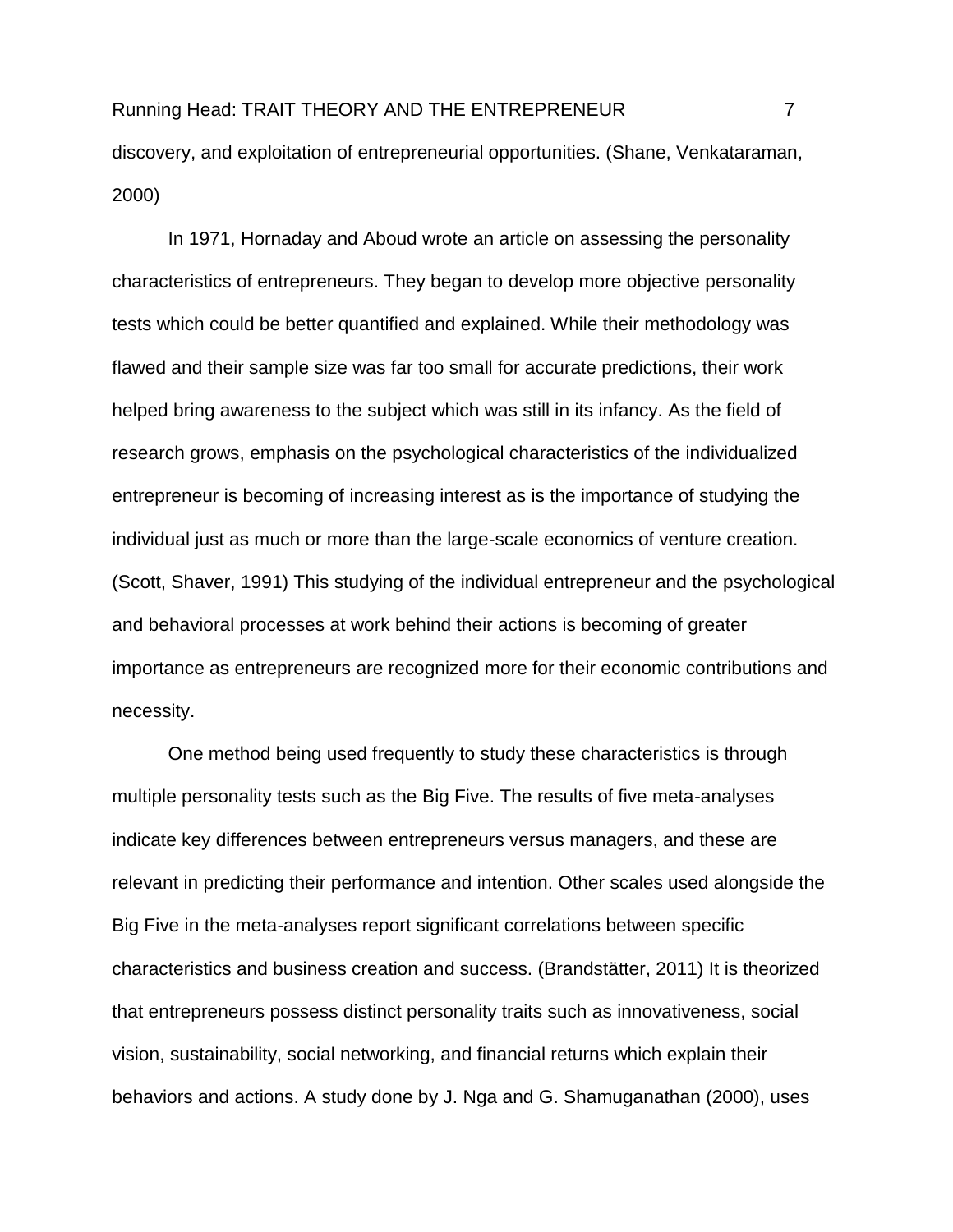the Big Five personality traits and applies those to social entrepreneurship. Findings from their survey show that agreeableness positively influences all areas of social entrepreneurship, whereas openness has a positive influence on innovation, social vision, and financial returns. Results from another testing indicate that both the Big Five and META personality tests significantly predict various forms of entrepreneurial success, but META does so more reliably. It was also determined that narrow personality traits are more accurate predictors of these entrepreneurial outcomes compared to broader traits. (Ahmetoglu, Akhtar, Chamorro-Premuzic, Leutner, 2014) All of these studies attest to the reliability and acceptance of the Big Five's uses in assessing the characteristics of entrepreneurs.

Other personality tests are frequently used beside the Big Five as well. These tests include the Thematic Apperception Test, Honey and Mumford Measure of Learning Styles, Edwards' Personal Preference Schedule, the Myers-Briggs Type Indicator and Jackson's Personality Inventory. Results from the tests and analyses show that entrepreneurs predominantly demonstrate the following characteristics: "autonomy, a high need for achievement, dominance, change, an internal locus of control, energy and social alertness, characteristics of risk taking, a preference for learning through action and experimentation; and a preference for intuition and thinking" (Caird, 1993, pg. 13). J. Miner further theorized that the entrepreneur could be broken down into four distinct category types: personal achievers, empathic super-salespeople, real managers, and expert idea generators. (Miner, 1997)

Matching the entrepreneur's traits, such as social or psychological, with their performance and venture success is receiving increasing attention as companies or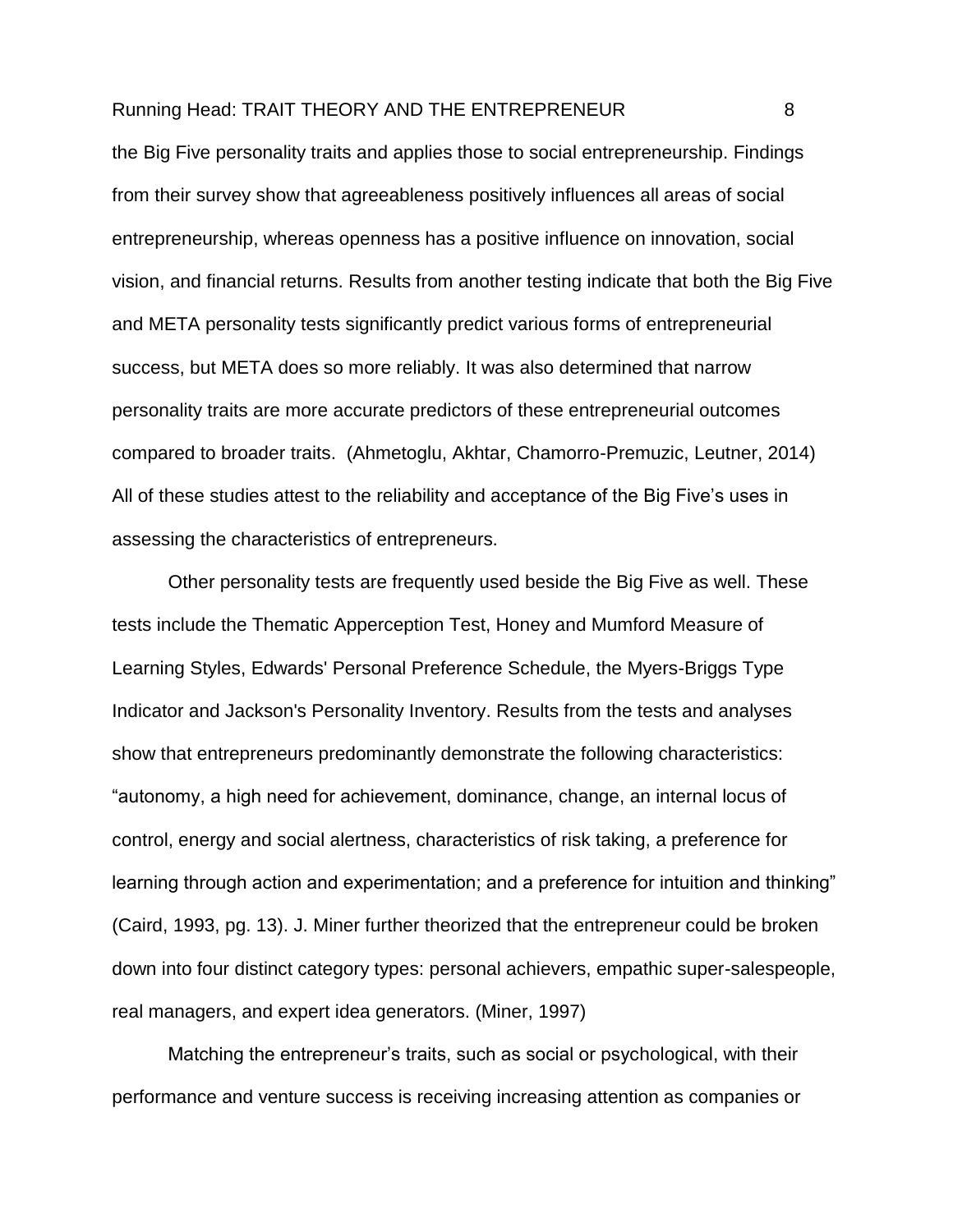investors seek to be able to make more informed funding decisions. Learning how personal characteristics of entrepreneurs affect venture performance is beneficial not only to the investor but to the economy as a whole. It is theorized that the higher the entrepreneur scores on distinct individual-difference dimensions such as: self-efficacy, opportunity recognition, perseverance, human and social capital, and social skills, then the closer will be the "person-entrepreneurship fit" which in turn will increase the likelihood of their professional success. (Baron, Markman, 2003, pg. 110) The closer the match between the job requirements of being an entrepreneur and the entrepreneur's personal characteristics, the more success they are likely to experience. This reemphasizes the point that potential and current entrepreneurs stand to benefit if they can accurately assess their own dominant personality traits and then compare them to proven traits that positively contribute to entrepreneurial success.

W. Gartner wrote an article suggesting that the behavioral approach challenges researchers to develop better techniques and methodologies that can do justice to the complexity of the entrepreneur and their creation process. He argues that the entrepreneur is not in a fixed state of existence but rather that entrepreneurship is a role that an individual puts on to create an organization which is why behavioral and not trait approaches offer the most promise for future research. (Gartner, 1989) Unfortunately, the behavioral approach to studying the entrepreneur requires longer and more detailed studies on themselves and their ventures including private financial information. This reality makes the behavioral approach neither practical nor possible for the scope of this study, therefore the trait approach remains the sole focus.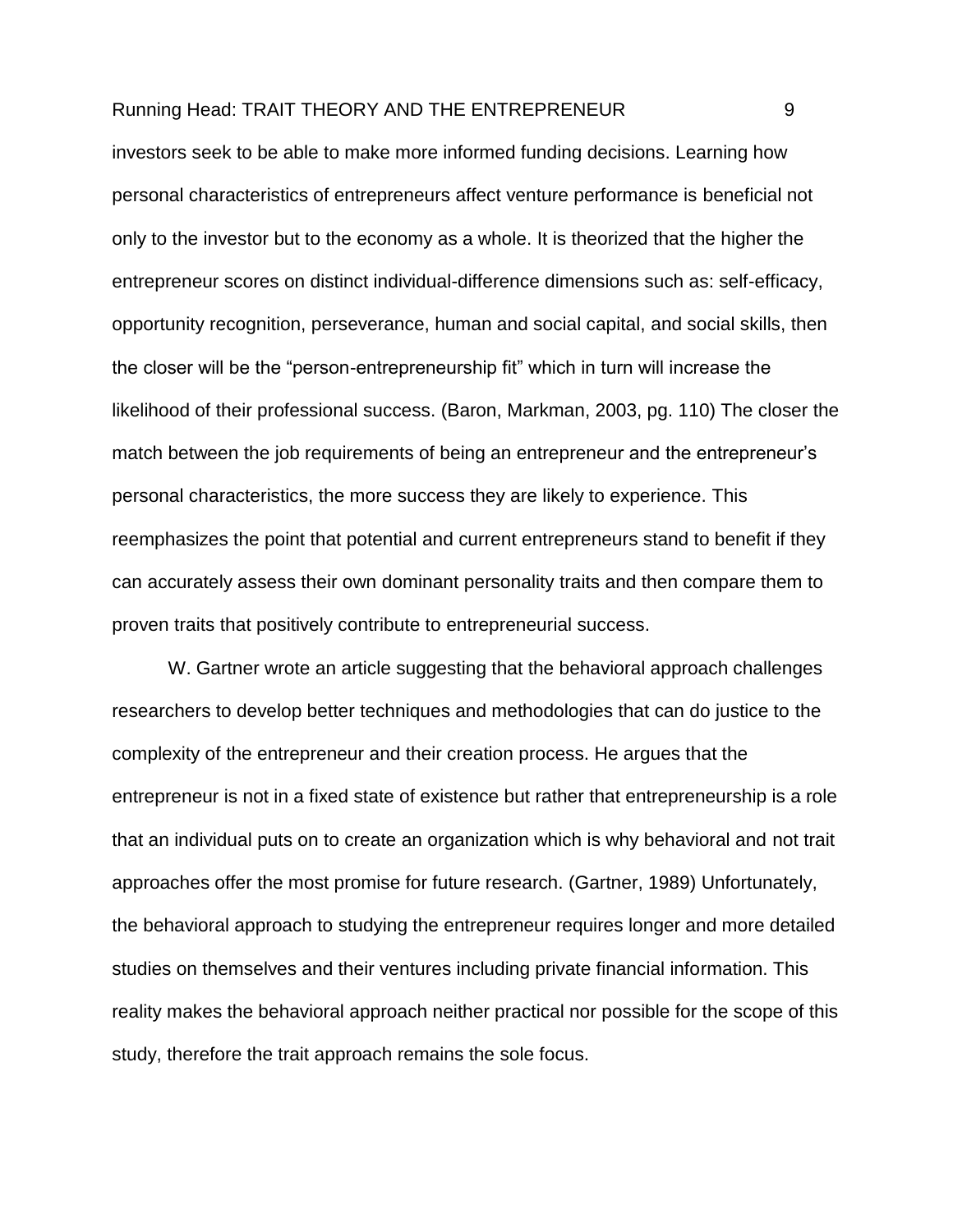Results from studies indicate that possessing traits matched to the tasks involved in running a business produced larger business sizes in the entrepreneurs who possess those traits than those who do not. Possessing these traits also produced higher correlations with the success of the entrepreneur. (Frese, Rauch, 2007) Studies also suggest that business founders score significantly higher in need for achievement, tolerance of ambiguity, and risk-taking propensity than non-founders. Entrepreneurs also display a strong internal locus of control and tendency for Type-A behavior which is characterized by competitive, restless strivers. (Begley, Boyd, 1987) Those who are self-employed also report higher levels of life and job satisfaction than do organizational employees. (Blanchflower, Oswald, 1998)

While most of the traits discussed in this review have positive effects on venture and personal performance, there are limits and complexities to applying these generalizations to all scenarios. For example, optimism is normally a desired trait but can be actually harmful to the entrepreneur if it clouds their ability to assess their environment accurately. Overall there is a negative relationship between entrepreneurial optimism and venture performance; however, high levels of optimism do have their benefits, and it would be premature to conclude that the relationship is always negative when it may be complex and possibly, curvilinear. (Baron, Hmieleski, 2009). Other learned traits such as social skills and behavioral intelligence impact venture performance. Emotionally intelligent people are more likely to participate in innovative entrepreneurial actions. (Ahmetoglu, Chamorro-Premuzic, Leutner, 2011) Practical, analytical, and creative intelligence all apply to the realm of entrepreneurship and affect new venture growth. (Baum, Bird, 2010) The entrepreneur's social skills can also play a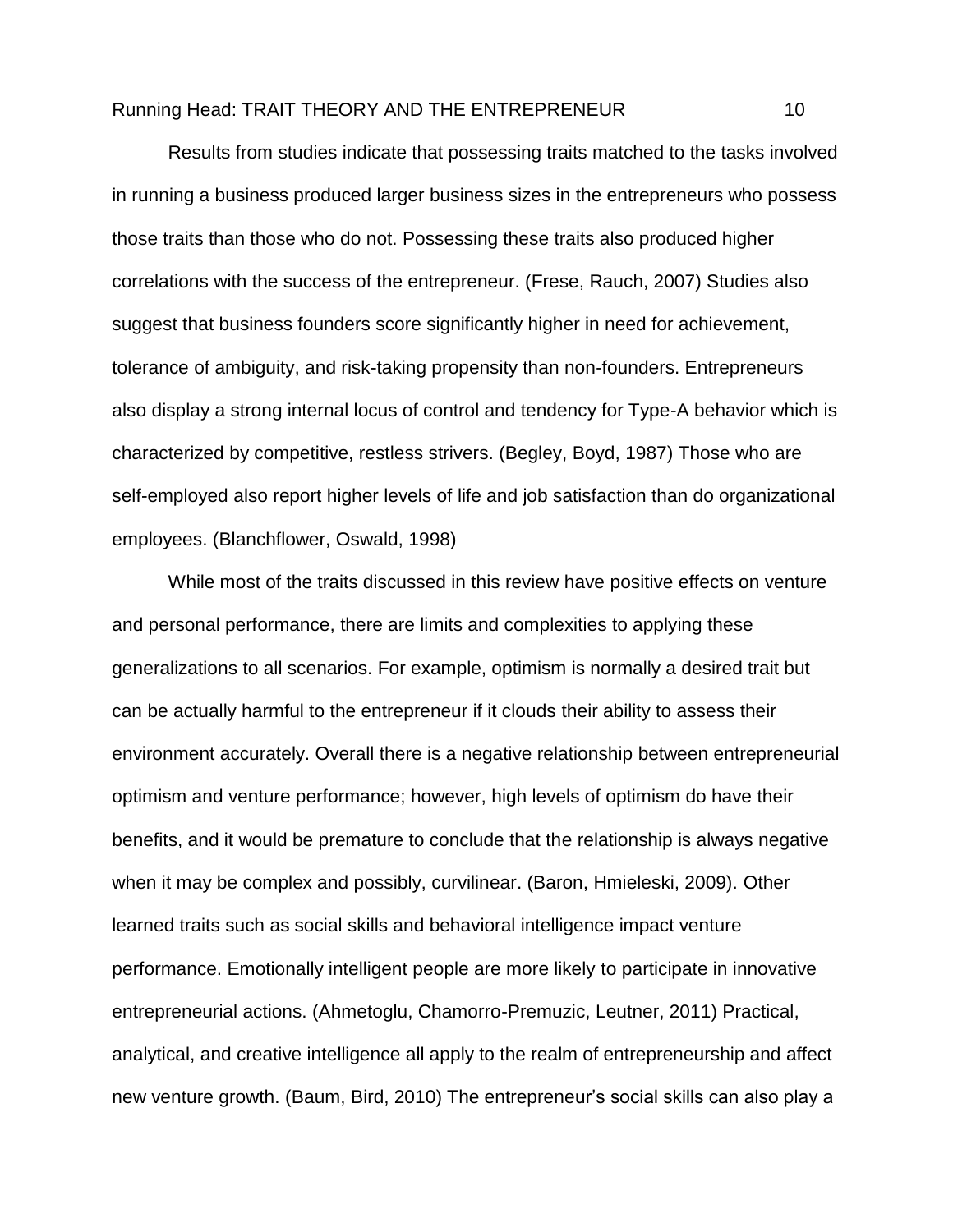vital role in their success. By having high levels of social skills, entrepreneurs can gain access to venture capitalists, customers, and numerous other resources that would otherwise not be available. These high levels of social capital are reportedly used frequently in the entrepreneur's lifestyle such as in face-to-face business interactions. (Baron, Markman, 2000)

Lastly, gender also has a significant effect on the origins and psychology of an entrepreneur. Conclusions from research suggest that females are more strongly affected by genetic influences in their tendency to become entrepreneurs whereas men show a greater shared-environmental influence in their tendencies. (Arvey, Avolio, Chaturvedi, Larsson, Lichtenstein, Narayanan, et al., 2009) The entrepreneur's workfamily balance is also nurtured differently usually according to their gender. Females are more likely to positively respond to instrumental family-to-business enrichment at home, whereas for men, instrumental support at home is more likely to lead to satisfaction with work-family balance. (Eddleston, Powell, 2012)

#### **Conclusion**

There is a significant need and a proven value to better understanding the psychology and behavior of the entrepreneur. Entrepreneurs are a driving force behind innovation and economic growth, therefore research aimed at growing the body of knowledge concerning the strengths and weaknesses of their psychology is vital for outside investors as well as for business teachers and the entrepreneurs themselves. This review shows that personality characteristics in trait theory are proven indicators of entrepreneurial success.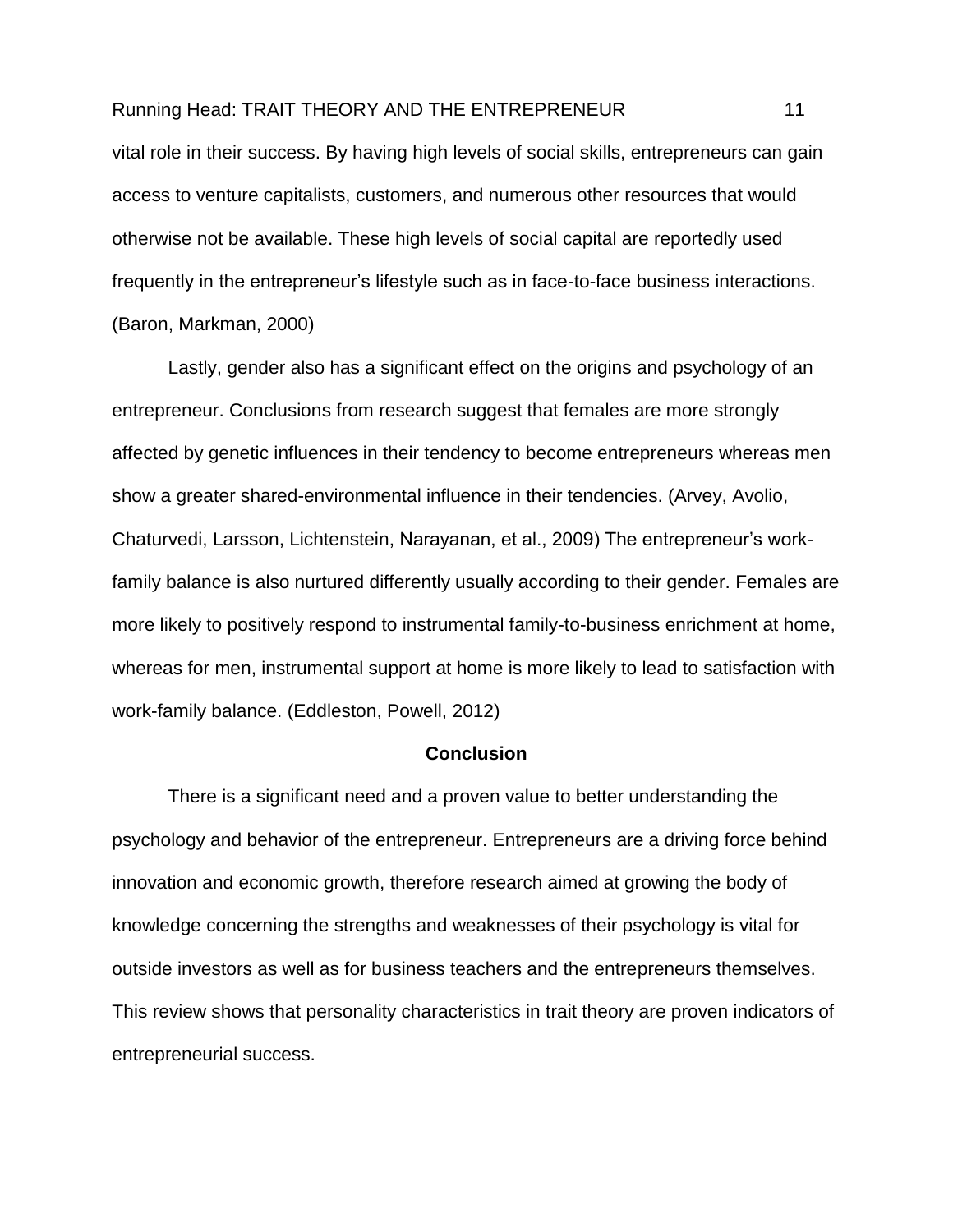#### **Trait Theory Review**

<span id="page-12-0"></span>The origins of trait theory began in 1921, when a young Harvard graduate named Gordon Allport began helping his brother edit Morton Prince's *Journal of Abnormal and Social Psychology.* Allport's successful, career-long relationship with the journal was a marked characteristic of his life, but Gordon's true influence lay with his "convergence of interest in both personality and social psychology, in science and social issues, in psychology and social ethics" (Clark ,1967, pg. 282). Now a widely cited classic of personality psychology*, Personality: A Psychological Interpretation,* was written by Allport in 1937 and rested among his other works in his tenacious pursuit of a "fullbodied psychology" (Clark, 1967).

It is from Allport's thesis research from which he first introduced the unit for measuring personality known as the "trait." From this definition of the personality defining "trait" Gordon worked with Henry Odbert to comb through "two of the most comprehensive dictionaries of the English language available and extracted around 18,000 personality-describing words. From this list they reduced the number of words to approximately 4,500 personality-describing adjectives which they considered to describe observable and relatively permanent personality traits" (Boundless, 2016, para. 4). These traits were then organized into three different levels based on their influence and notability in describing the individual's behavior:

> ● Cardinal traits: primarily dictate and sculpt the subject's personality and therefore their behavior. Known as the individual's "master control", cardinal traits are powerful passions which impact both the individual as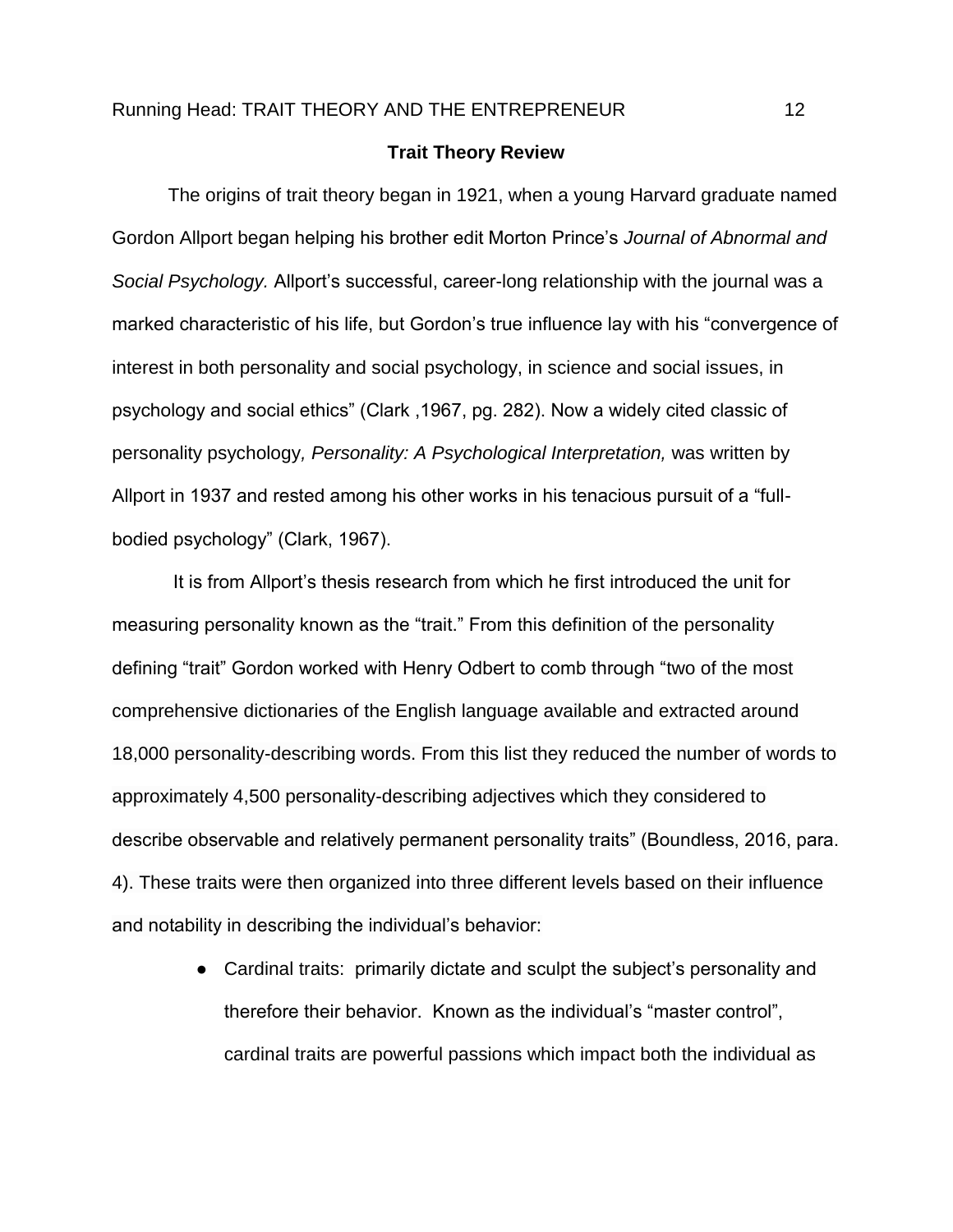well as others, but are very rarely singular in a subject with the average individual being composed of multiple cardinal traits.

- Central traits: more general characteristics found in varying degrees in nearly every individual. These traits "are the basic building blocks that shape most of our behavior" (Boundless, 2016, para. 7) which would be described as loyalty, selfishness, friendliness, etc.
- Secondary traits: lie at the bottom of the hierarchy and are not as evident or constant characteristics. They are "plentiful but are only present under specific circumstances" (Boundless, 2016, para. 8). Secondary traits seek to explain why people often exhibit behaviors which seem contrary to their ordinary personality.

While trait theory has changed significantly since this early model, Gordon Allport's influence cannot be minimized in laying the foundation for the science. "By the 1950s, practicing clinical psychologists reported that they found his work second only to Freud's in day-to-day usefulness." (Schafer, Berg, & McCandless, 1951, pg. 65)

#### **Earlier Models**

From these origins, trait theory gained both growing popularity and increasing research within the field of psychology spurring a wide variety of scales and theories. Raymond Cattell took Allport's list of 4,500 personality describing adjectives, removed all the synonyms, and whittled the total number of words to 171. In narrowing down the work of his predecessors, Cattell created "Cattell's 16 Personality Factor Model" which "aims to construct a common taxonomy of traits using a lexical approach to narrow natural language to standard applicable personality adjectives" (Fehringer, 2004, para.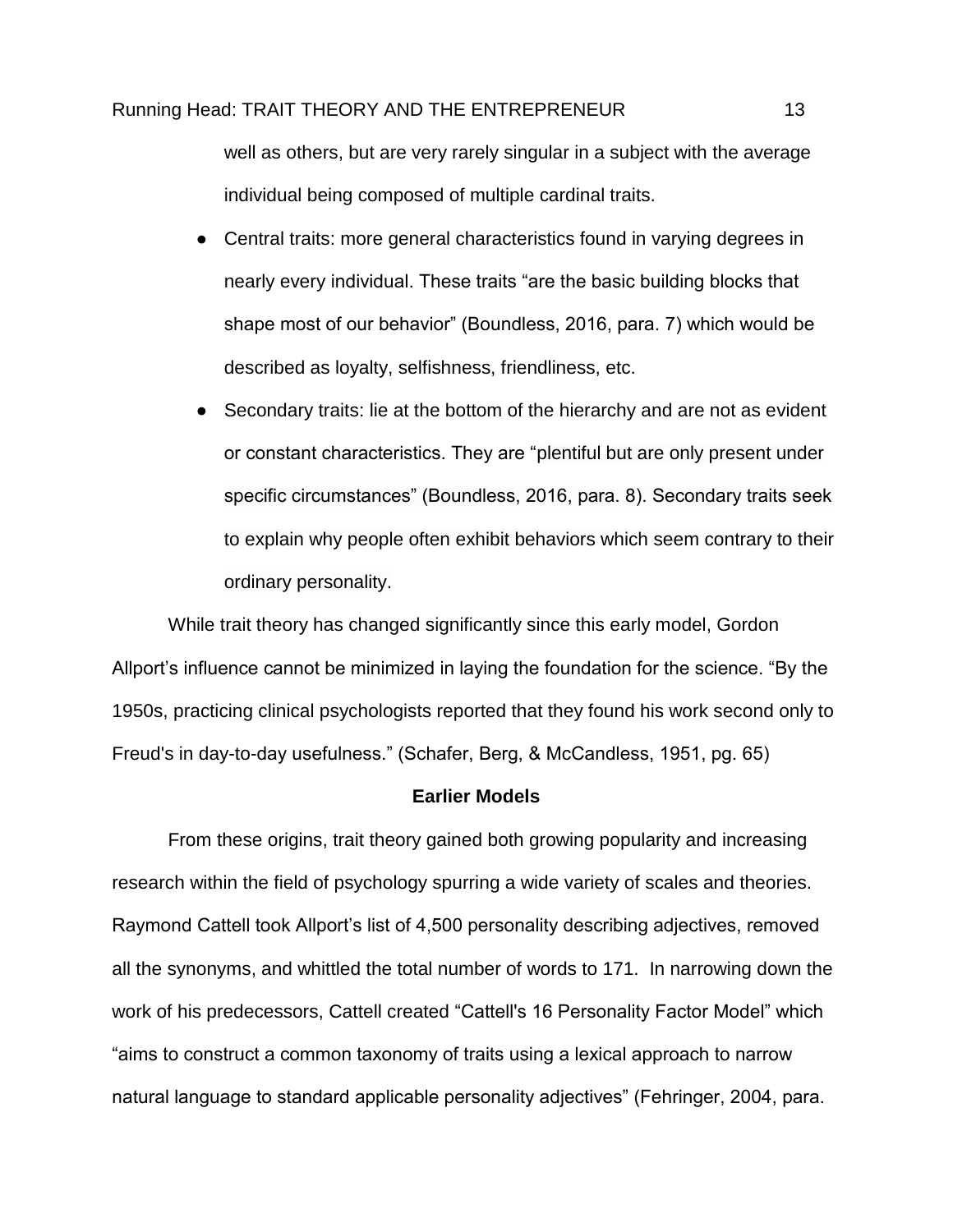3). Cattell, and now the majority of trait theorists, believed that it was incorrect to label a subject as either possessing or not possessing specific characteristics. Instead, all of our personalities consist of a taxonomy of key characteristics with the only difference between individuals being the extent to which these characteristics are expressed or manifest.

Although originally criticized for being too broad in its approach to measuring personality, it was the 'second order' or 'global order' traits in Cattell's 16 Personality Factor Model which would become the next stepping stone for trait theory. "In addition to discovering the sixteen normal-range personality traits for which the instrument is named, these researchers identified the five broad dimensions – a variant of the 'Big Five' factors" (Cattell, Mead, 2008, pg. 135). These 'Big Five' personality traits formed the basis of what is now an extensively examined personality theory used by psychologists to measure and describe personality and psyche simply known as the Five Factor Model. These five factors include: openness to experience, consciousness, extraversion, agreeableness, and neuroticism. While the application of how these five factors are used to measure personality has changed since Cattell, "The 16PF scales and items also played an important role in the development of the other Big Five factor models" (Cattell, Mead, 2008, pg. 137).

Lastly, the final model that is relevant to this conversation is the one developed by Dr. Hans Eysenck. A personality theorist who focused on "innate, genetically based personality differences" (Boundless, 2016, para. 9), Eysenck developed his work from the belief that biology is the largest determinant of personality. His model was based off of three total personality characteristic scales: introversion vs extroversion, stability vs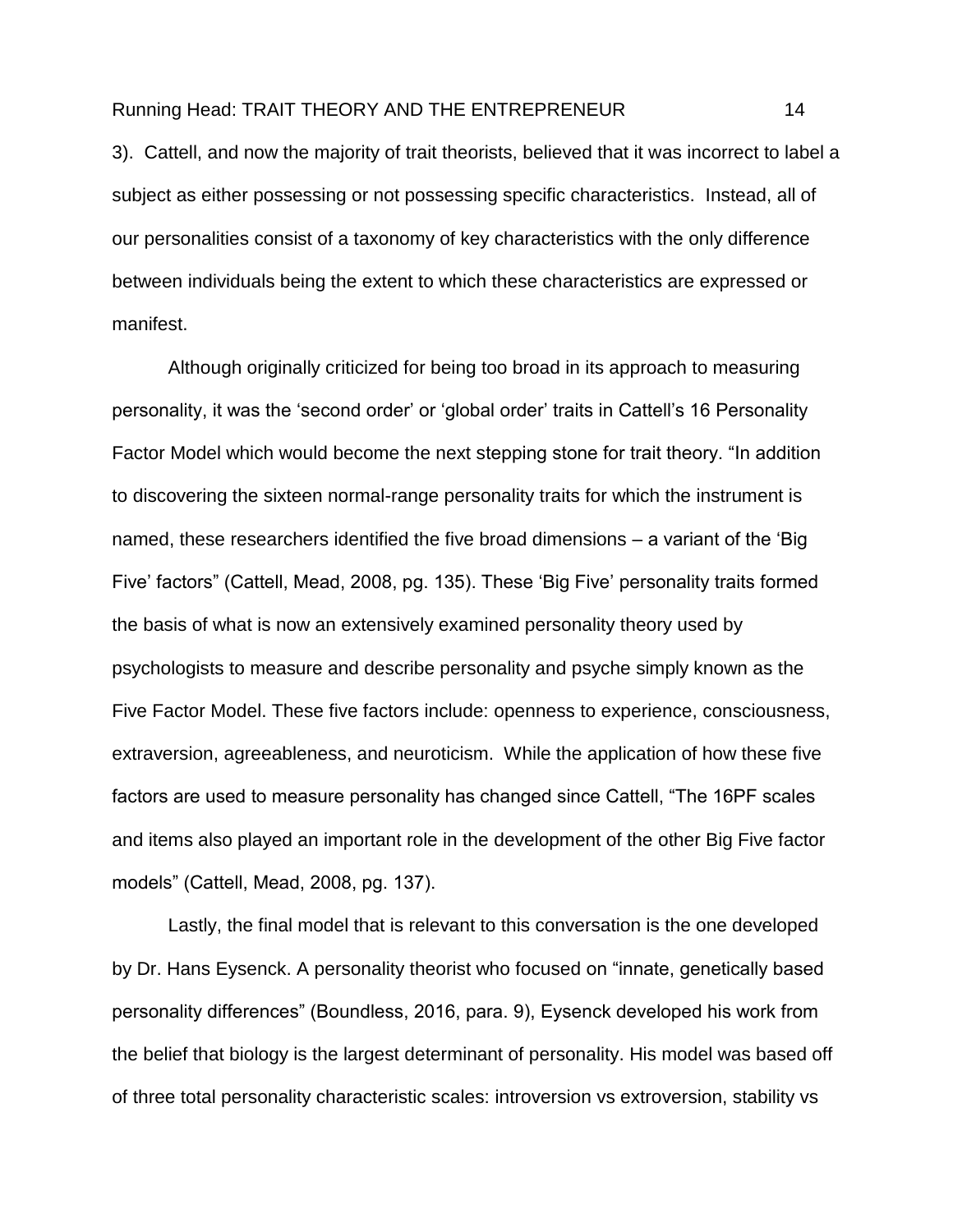neuroticism, and socialization vs psychoticism. What separated Eysenck's work was that he was the first to develop a personality theory that was accurately quantifiable and therefore had much more scientific legitimacy. "He observed that scientific inquiry in general, and personality theory in particular, ranges from inspired hunch to formal theory and hoped that it was possible to develop formal theory that was subject to rigorous test" (Oehlberg, Revelle, 2008, pg. 76).

In developing an empirically verifiable approach, Hans Eysenck advanced trait theory past the common criticism that landed on many psychological theories of being unquantifiable. Sir William Thomoson described the feeling of many critics of trait theory until Eysenck's contribution; "when you cannot measure it, when you cannot express it in numbers, your knowledge is of a meager and unsatisfactory kind—it may be the beginning of knowledge, but you have scarcely in your thoughts advanced to the state of science, whatever the matter may be" (Thomoson, 1889-1891, 73). Hans Eysenck's three factor model helped trait theory advance to its first state of science.

Numerous other models of trait theory exist but for the sake of relevance will not be explained in detail. These models include:

- J. P. Guilford's Structure of Intellect
- Henry Murray's System of Needs
- Timothy Leary's Interpersonal Circumplex
- Myers–Briggs Type Indicator
- Gray's Biopsychological theory of personality

The two personality models which will be most applicable to this thesis are the Big Five and Myer's-Brigg's Type Indicator. The taxonomies of the models themselves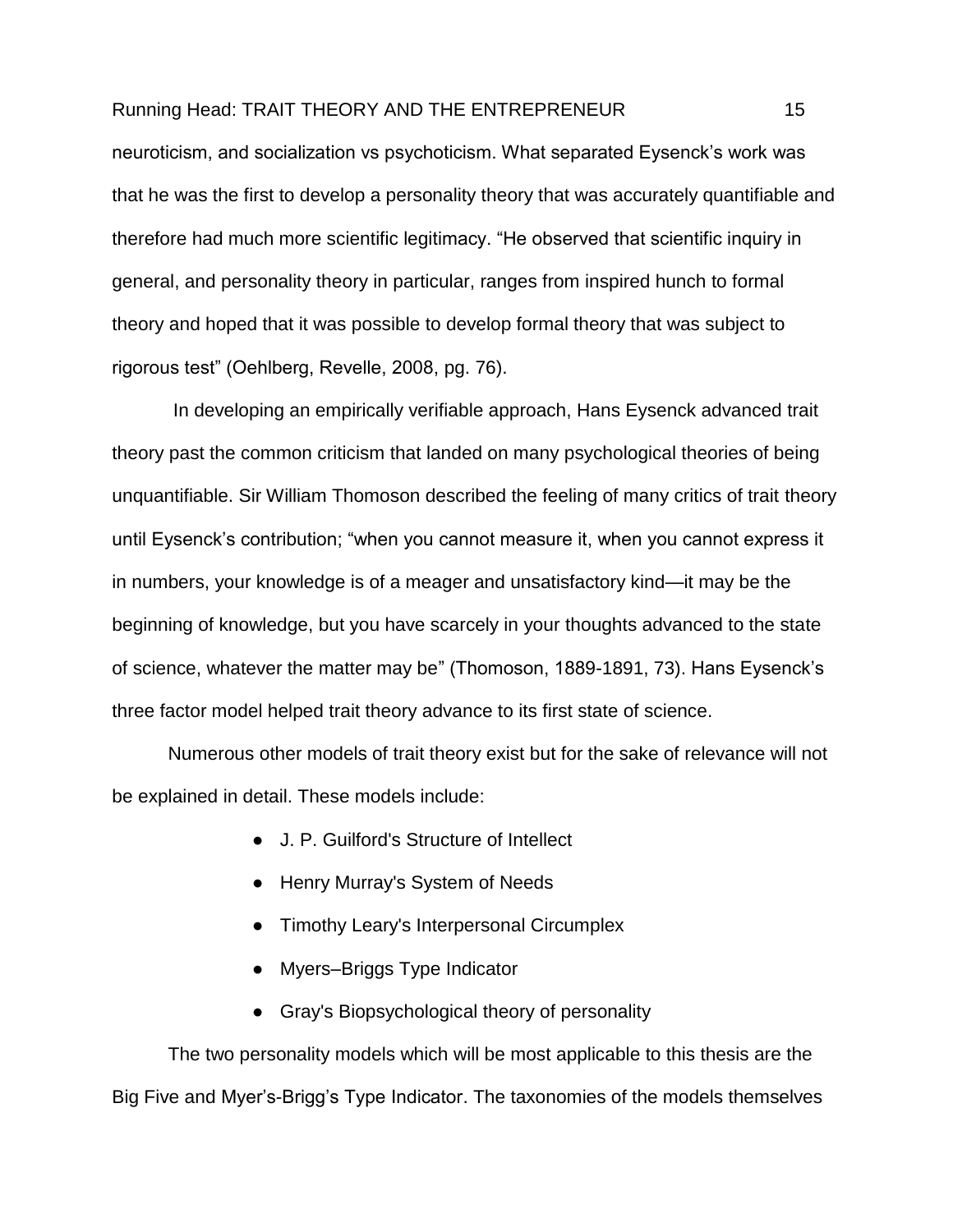as well as previous research analyzing the performance of entrepreneurs on both of these models will be relied upon heavily for the qualitative analysis portion of the four chosen entrepreneurs.

#### **Application for Thesis**

In an ideal situation for the application of this thesis, all four of the prominent entrepreneurs being analyzed would be subjected to the Big Five Personality Test and numerous other trait theory tests under standardized testing conditions and then their test results would be easily compared. Practically however, this is not possible in the scope of an undergraduate thesis study. Therefore, a qualitative approach will be taken and the underlying principles of these personality tests will then be projected onto either the recorded behaviors of these entrepreneurs or onto their own verbal admissions. Again due to the notoriety of these entrepreneurs, the majority of the research for this analysis will be in the form of secondary sources. In taking this approach, the statistical information of these personality models will not be relevant, but rather their taxonomies and classifications of traits will be essential. Relevant test data either from the selected personality tests or similar tests performed by the entrepreneurs will be included if available.

Psychoanalysis of the entrepreneurs will scrutinize both the actions and the attitudes of the test subjects. The entrepreneurs being studied are all remarkably popular with their career decisions being well-documented. Documents recording the thoughts and conversations of the entrepreneurs will be analyzed as well as in regards to trait theory. While this approach to applying trait theory is in no way meant to be scientifically replicable, its purpose is to analyze certain decisions and attitudes of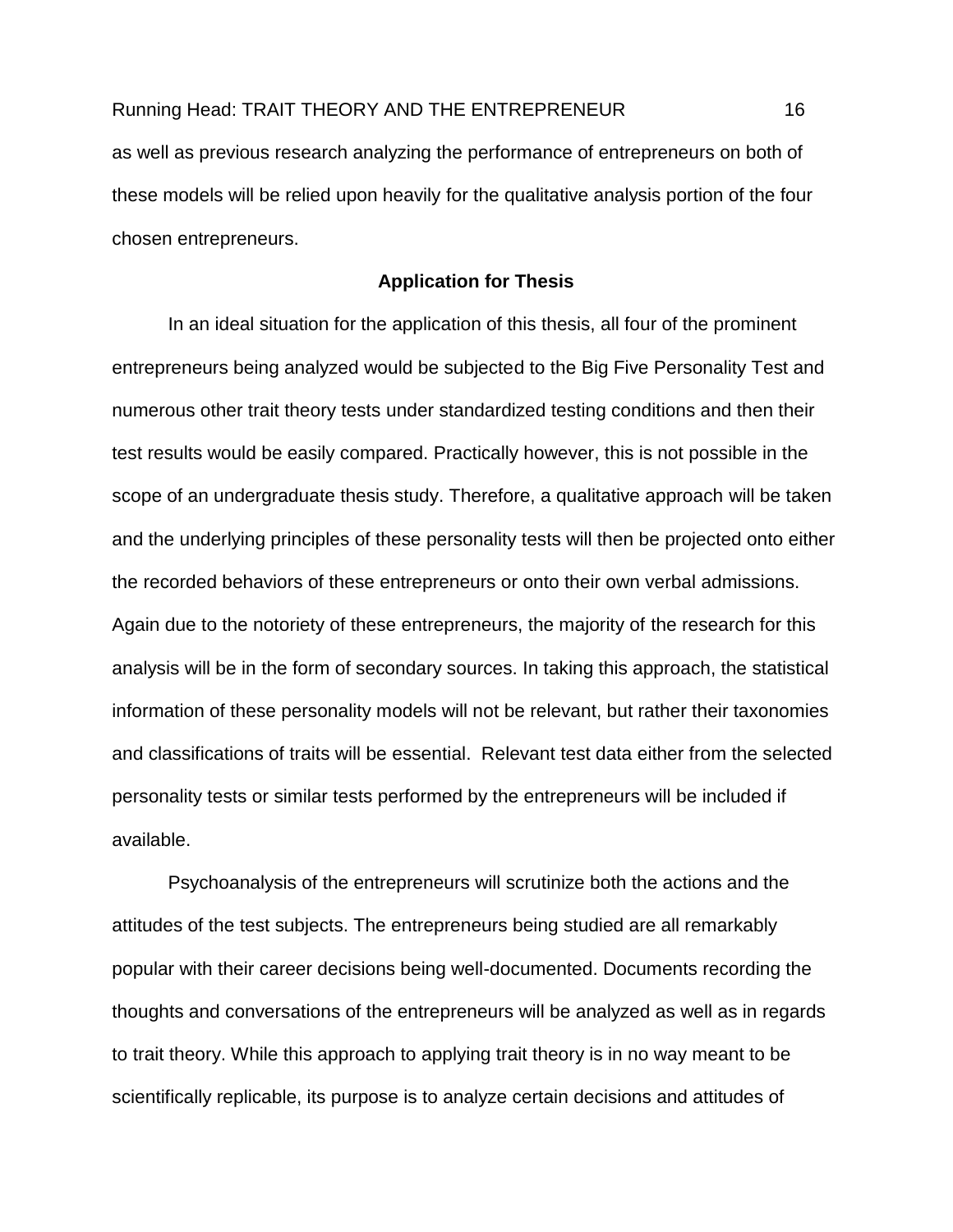famous entrepreneurs and then compare those estimates to already established norms of behavior in previously studied entrepreneurs. Prominent patterns of thought and paradigms for decision making will also be a subject of study.

#### **Entrepreneurial Study Subjects**

<span id="page-17-0"></span>To begin the analysis of each noted entrepreneur, a short overview of each individual's life and achievements will be presented before dissecting and comparing the traits essential to the entrepreneur's successes and failures. These brief overviews will serve to fill the settings of the different types of cultures and industries they each respectively thrived in.

#### **Andrew Carnegie**

<span id="page-17-1"></span>Andrew Carnegie was the Scottish born immigrant who would eventually become the Pittsburgh legend known as the 'Prince of Steel'. Born in 1835 in Dunfermline, Scotland, Carnegie moved to the United States when he was 13 and went to work in a textile factory earning \$1.20 per week. This is quite the humble origin, considering Andrew would eventually sell Carnegie Steel for a personal profit of \$200 million. In 1853, Carnegie started working at Pennsylvania Railroad as a telegrapher and assistant to Thomas Scott who was an industry leader at the time. It was the three years in this position in which Carnegie learned the details of the railroad industry and essential business practices in general from Thomas Scott. Carnegie was then promoted to superintendent.

It was Carnegie's wise investments, particularly in oil, that would lay the foundation for the beginning of his empire. In 1865, he left the railroads to focus on his other growing business interests, one of which would become the backbone of the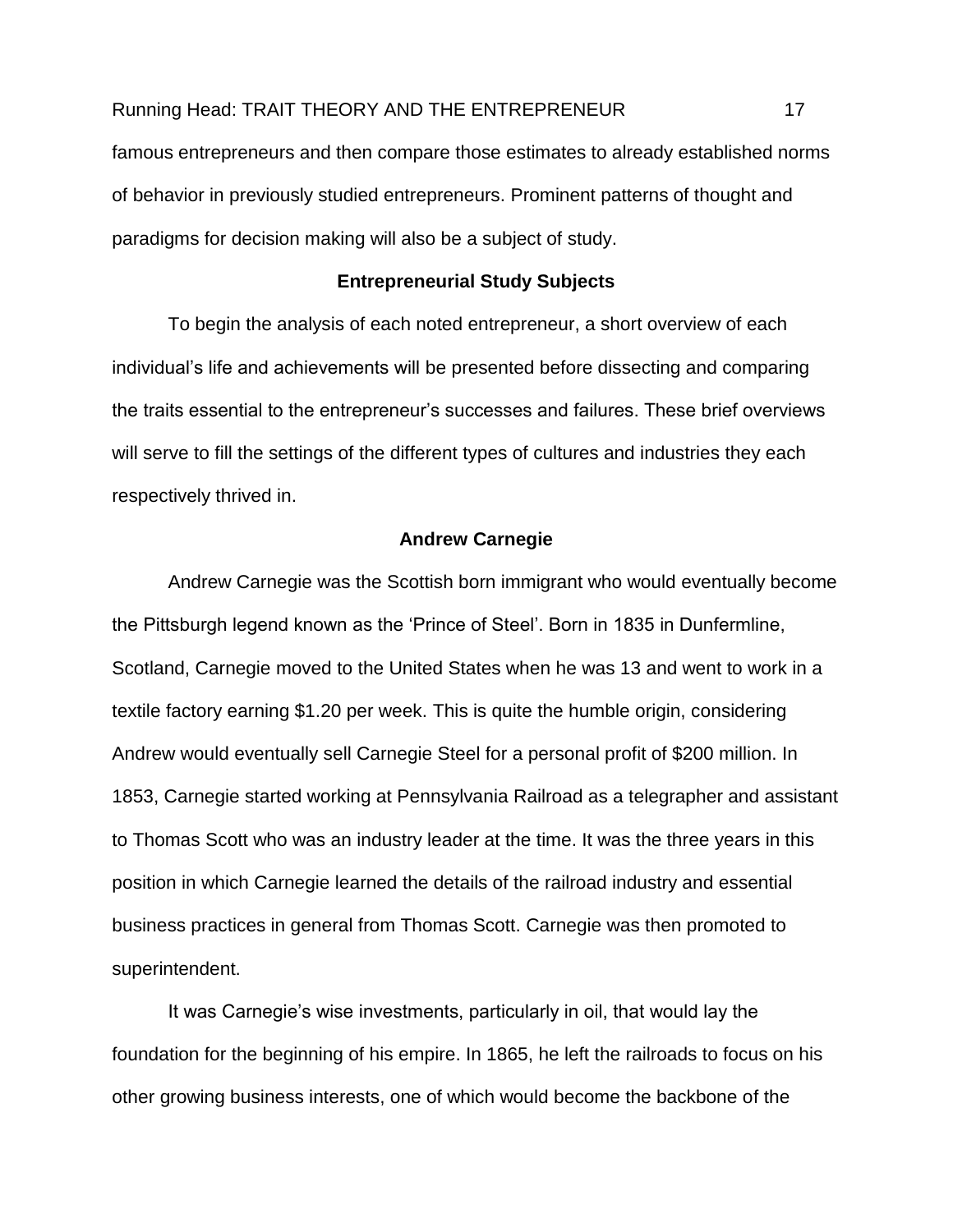growing United States: steel. If we were to translate Carnegie's riches at the height of his steel empire and at the peak of his wealth to modern cash values, then his fortune would have landed in the neighborhood of 309 billion dollars. To put that into perspective, Bill Gates only topped out at 136 billion (Carnegie.org).

What emerging traits are then evident in the beginning of Andrew Carnegie's career which propelled him past his peers and set him on the path to greatness? Carnegie himself tells the story of his first ever business venture undertaken at a young age in which he persuaded his classmates to gather dandelions and clovers for his pet rabbits with the compensation being that the rabbits would be named after each worker respectively. This earliest evidence of Carnegie's aptitude for the organization of labor is the nail on which his material success has hung - a success due to the "faculty of knowing and choosing others who did know better than myself" (Carnegie, 2009, pg. 43). Andrew would remember this powerful lesson and construct an industrial empire based upon this insight into the motivations of his workforce. "I did not understand steam machinery, but I tried to understand that much more complicated piece of mechanism—man" (Carnegie, 2009, pg. 41).

Early accounts from his first job as a telegraph messenger boy recorded that Carnegie set himself apart by diligently working to memorize every street in Pittsburgh while learning the Morse Code simultaneously (Goldin, 1988). Other accounts, including his own, say that he was the first to arrive to the office every morning and the last to leave. These characteristics exhibited at a young age are indicative of a high level of conscientiousness as described in the Big Five Personality test. "Being organized, systematic, punctual, achievement-oriented, and dependable" are all strong traits of a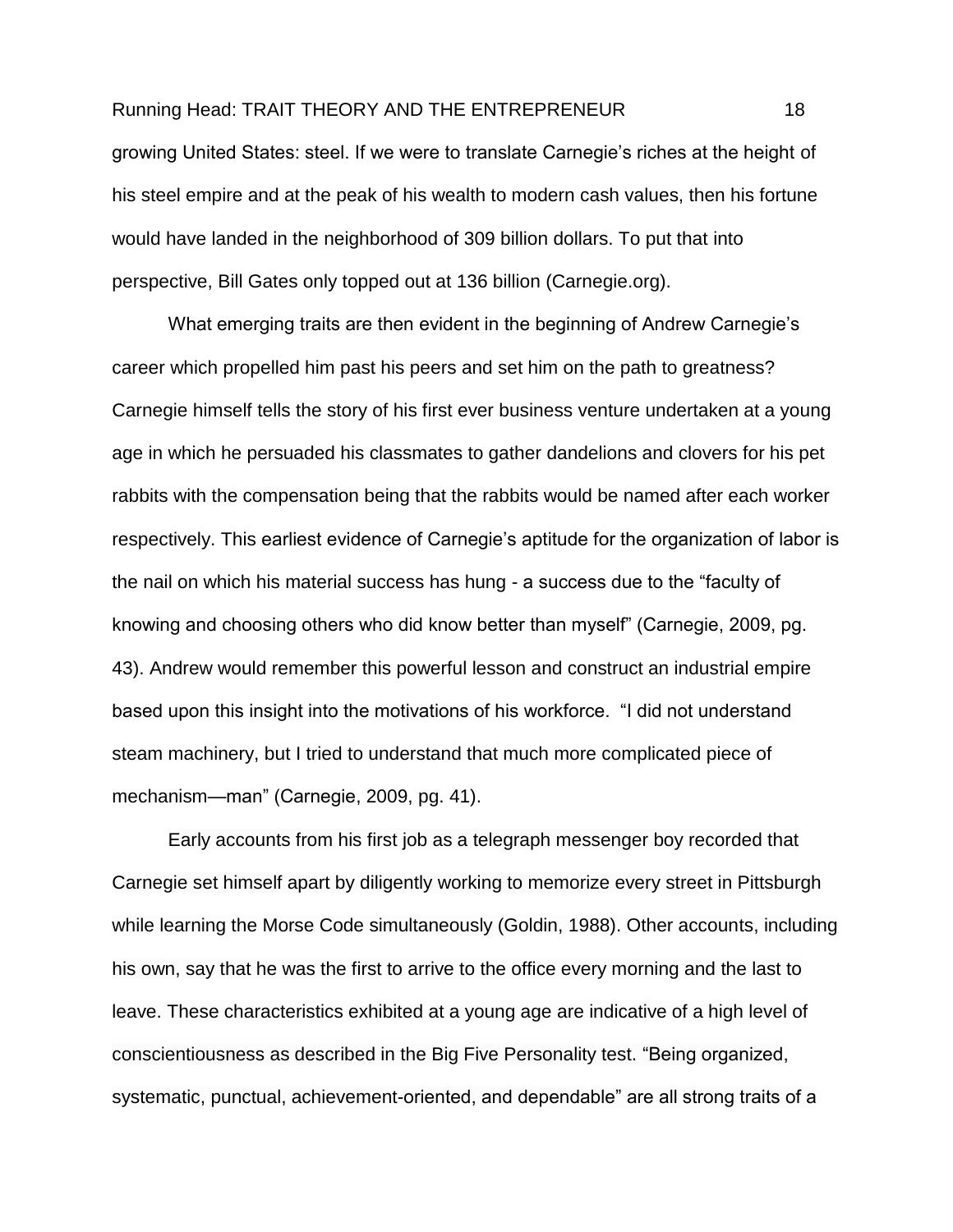## Running Head: TRAIT THEORY AND THE ENTREPRENEUR 19 conscientiousness individual and a close fit to the personality of Andrew. (Martin, 1996, pg. 19) A strong work ethic and high measures of conscientiousness were a part of Carnegie's character and essential to his early successes.

Although he would become famed as one of the greatest philanthropists to ever live, Carnegie initially had a cold edge in the treatment of his own employees, especially regarding their minimal wages. The phrase "The best workmen do not think about money" was a favorite of Carnegie's and he was notorious for encouraging his managers to reduce wages to increase his overall margins. (Goldin, 1988, pg.13) The backlash from these wage cuts would eventually turn deadly when in 1892, the Homestead Steel Plant led a bloody strike against the factory following a pay cut. The fact that Andrew was on a vacation in Ireland when the revolt began only further demonstrated the disconnect with his workers he had at one point. Based on the widespread consensus that Andrew Carnegie would have identified as an ESFJ on the MBTI personality assessment at the end of his lifetime, there appears to be a significant amount of emotional dissonance between the younger and older versions of Carnegie. ESFJ's at their best are characterized by "warmth and energy" with most "conflict-filled or sense situations making them uncomfortable" (Martin, 1996, pg. 28). The practicality and strong value systems of Carnegie, for which ESFJs are also characterized, could have overpowered his sensitivity to the needs of each individual in his younger years once again demonstrating the evolving nature of our inherent traits.

While this robber baron of the industrialist age could be studied for a thousand historical reasons, it is his philanthropic philosophies that developed later in life for which he is most remembered and studied by the scholarly community. At the near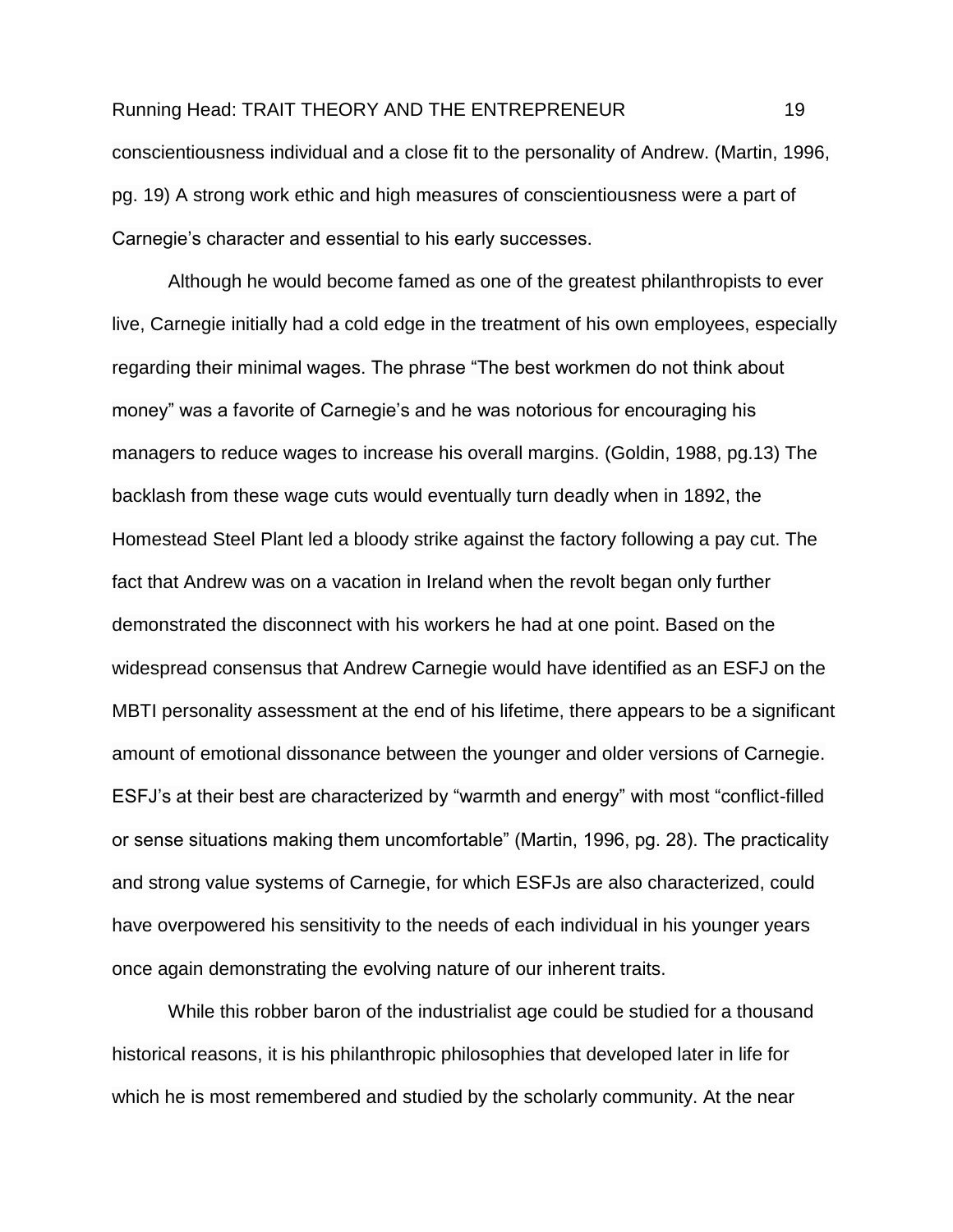pinnacle of his business achievements he reflected that to "continue much longer overwhelmed by business cares and with most of my thoughts wholly upon the way to make more money in the shortest time, must degrade me beyond hope of permanent recovery"(Carnegie, 2009, pg. 117).

This noticeable change in his behavior regarding his massive wealth is evident and indicative of changing reasoning patterns. Carnegie believed that the modern industrialist structure and human progress were leading to staggering inequalities of wealth distribution. This was due to increasing competition amongst entrepreneurs causing never before seen scales of productivity and profits. However, he did not feel that the entrepreneur was necessarily undeserving of this wealth, but that they instead held a responsibility to use their rare talents to redistribute this wealth for the public good of the shoulders on which they stood. In his own words:

"This, then, is held to be the duty of the man of Wealth: To set an example of modest, unostentatious living, shunning display or extravagance; to provide moderately for the legitimate wants of those dependent upon him; and, after doing so, to consider all surplus revenues which come to him simply as trust funds, which he is called upon to administer in the manner which, in his judgement, is best calculated to produce the most beneficial results for the community – the man of wealth thus becoming the mere trustee and agent for his poorer brethren, bringing to their service his superior wisdom, experience, and ability to administer, doing for them better than they would or could for themselves." (Harvey, Maclean, Gordon, Shaw, pg. 436)

Trait theory would suggest that biological, environmental, and psychological factors were reshaping pieces of his personality as evident in his shifting attitude towards his role in society. A change in openness and agreeableness are demonstrated by his acceptance of new paradigms regarding his life's purpose as well as his kindness towards those with less fortunate fates. "By thinking big and providing communities with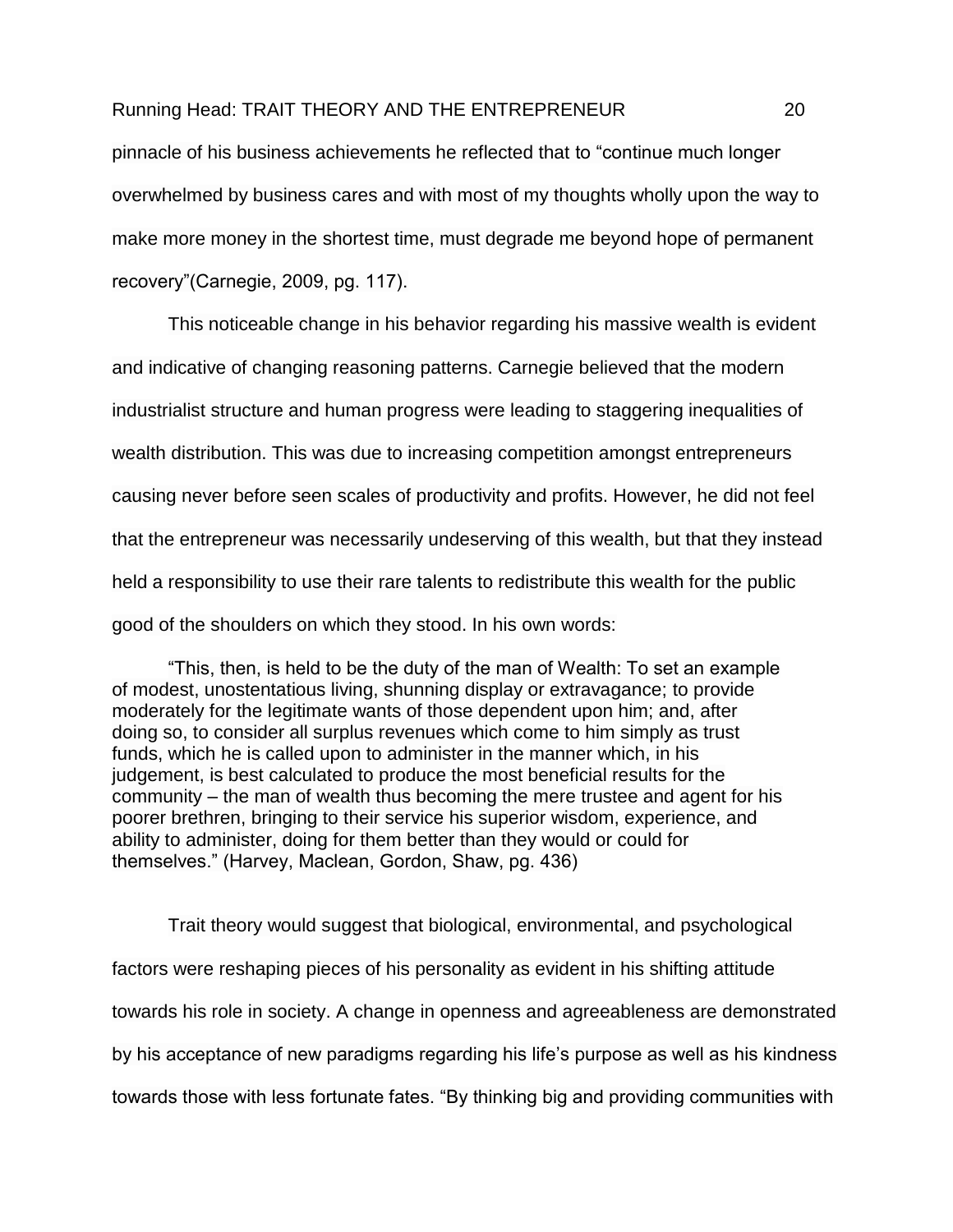universities, libraries, hospitals, parks, cultural, recreational and sporting facilities, entrepreneurs might forsake almsgiving and focus instead on creating opportunities for 'those who will help themselves' by providing 'the ladders upon which the aspiring can rise" (Carnegie, 2009, pg.11) This changing, belief system is encapsulated in his famous expression: "A rich man who dies rich, is a disgrace."

When once asked for the single most important reason Carnegie achieved his riches, he said it was his "ability to shed trouble and to laugh through life" (Banayan, 2015, pg. 2). The embrace of optimism and the ability to distinctly increase a person's satisfactions with life was worth more to him than his millions of dollars. "The mind, like the body, can be moved from the shade into sunshine," and by rebounding from failures quickly he often spotted opportunities others missed from looking backwards. (Banayan, 2015, pg. 3) This optimism is a natural by-product for many ESFJ's as they are often known to "bring an aura of warmth to all that they do...naturally moving into action to help others, and organize the world around them" (Martin, 1996, pg. 14) Resilient optimism is an essential for any entrepreneur or risk-taker, and Carnegie is an excellent example.

#### **Disney**

<span id="page-21-0"></span>The man, who would one day create the most recognized motion-picture production company in the world and win 22 Academy Awards in his lifetime, began by selling his drawings to neighbors and family friends as a child across the Midwest. Walter Elias Disney was born in Chicago, Illinois in 1901 and would eventually return there as a teenager to take night courses at the Chicago Art Institute. Surprisingly though, he dropped out of these courses when he was 16 in an attempt to the join the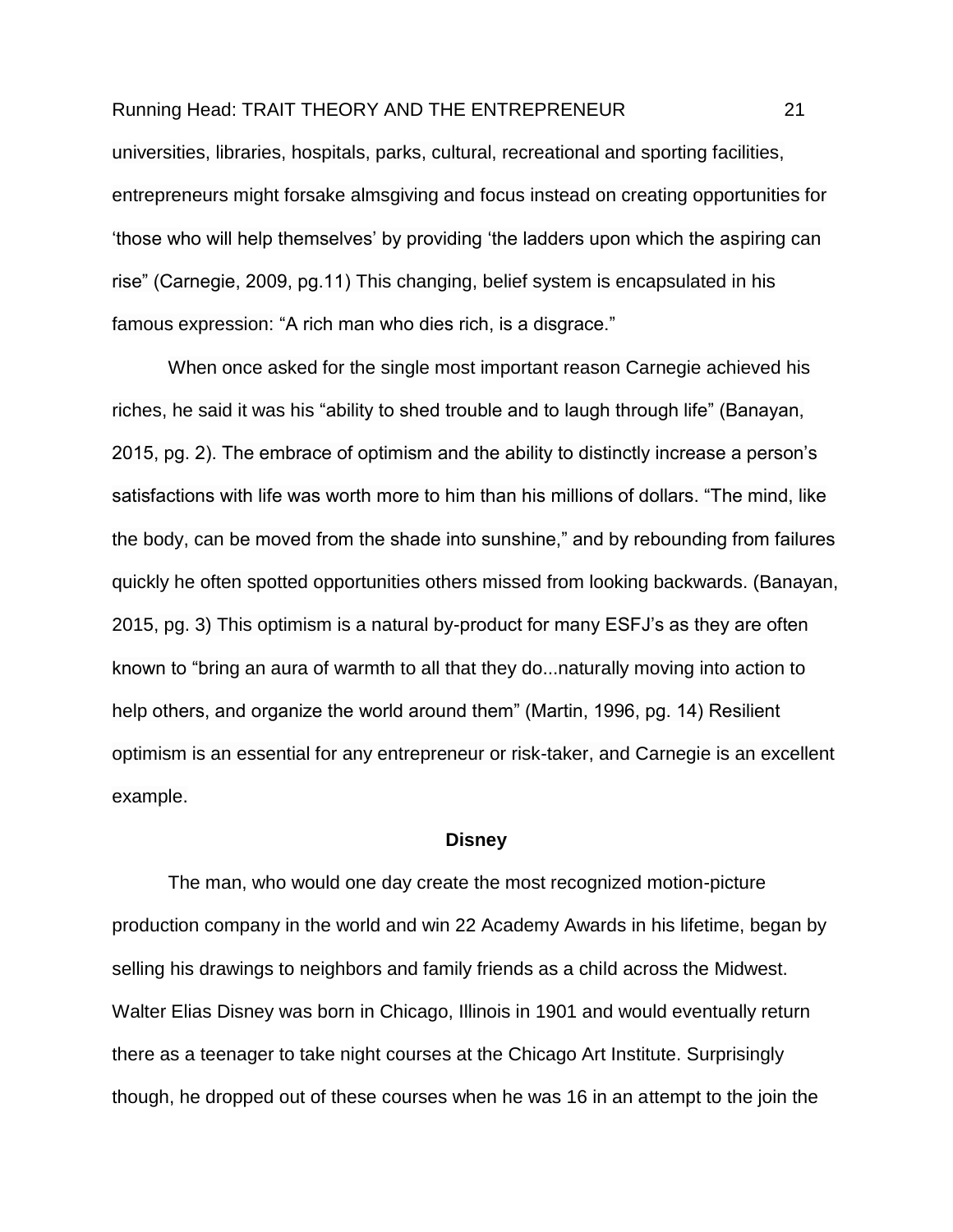Army. He was rejected due to his age, so instead he became a member of the Red Cross and drove ambulances in France for a full year during the first World War.

Disney returned to Kansas City from France and worked for the Pesmen-Rubin Art Studio, the Kansas City Film Ad Company, and, eventually, founded his own animation business called Laugh-O-Grams. It was during this time that Disney began experimenting with using hand-drawn cells in tandem with a camera in order to create animated films. Within a few years though, the studio was flooded with debt, and Walter would declare bankruptcy. Determined to not accept defeat, Disney and his older brother Roy combined their remaining money and moved west to California where they would begin the Disney Brothers' Studio. Things were successful at the beginning of their venture until Disney discovered that their first distributor, Margaret Winkler, had stolen the rights to all of their characters and animators expect for one, Ubbe Eert Iwwerks. Left with one animator and their wives, the Disney Brothers immediately created three cartoons which would feature a new character that Walt had been developing on the side, an energetic Steamboat Captain named Mickey Mouse. With Disney lending both his pencil and voice to the character, Mickey Mouse became an instant sensation that would propel Walt Disney Studios to the entertainment powerhouse that it is today.

 Much like Andrew Carnegie, Walt Disney was known for his unyielding optimism. Veteran cartoonist Carey Orr once criticized this optimism that manifested in Walt's work by telling him that he had good lines and flair with his drawings, but he lacked any harsh bite. "That should come when you get a little more disillusioned with people." (Mosley, 1985, pg. 49) Walt would never lose his soft edge in his cartoons, and it was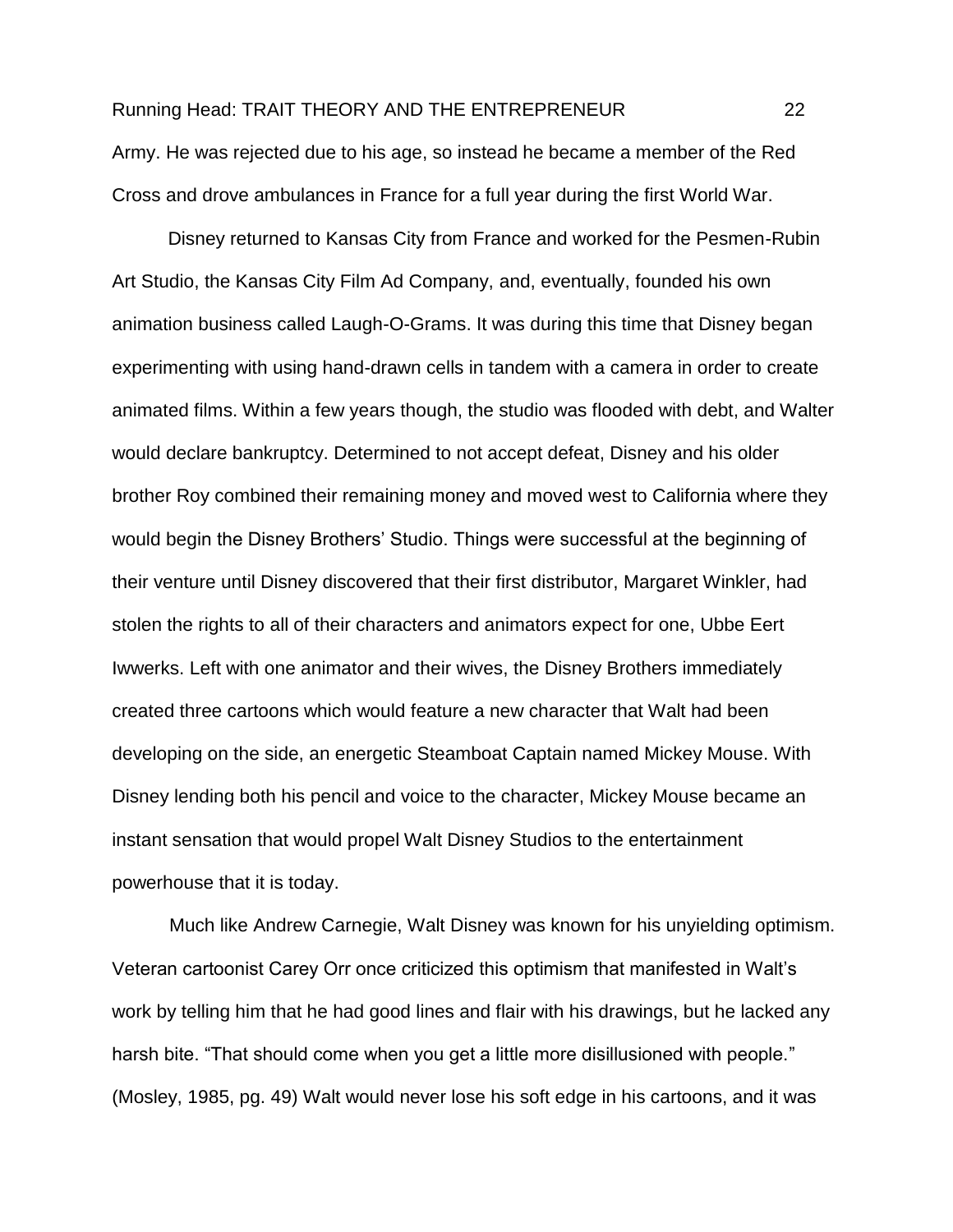exactly this optimism and cheeriness which would come to characterize the storytelling and stylistic elements of Walt Disney's Productions. "Walt Disney's productions were always relentlessly cheerful" and he "sought out stories with optimism and heart" as described by his staff. (Croce, 1991, pg.98) Signs were even placed over his animator's desk which subtly reminded them to "Keep it Cute!" It is precisely this belief that life can be wonderful and charming which has contributed immensely to Disney's ability to have multiple generations of young Americans falling in love with his works.

 Along with this cheery optimism, Disney rigorously worked to maintain a personal and professional atmosphere that was free from any gloom or cynicism. His refusal to acknowledge anything depressing is manifest through everything from his cartoons to his theme parks: "There's enough ugliness and cynicism in the world without me adding to it" (Croce, 1991, pg. 94). This desire to outlaw unpleasantness is what made the first true 'theme parks' of Disneyland so wildly successful. These parks were developed to totally "envelop the visitor in a carefully constructed, thematically focused atmosphere" (Schickell, Richard, 1968, pg. 22). Every last detail of these parks was constructed to preserve the image of perfection that Walt envisioned where nothing would be able to divert the attention of the guest to the ugliness of reality.

In stark contrast to both Carnegie and Rockefeller, Walt Disney had a distaste for the industrialized metropolis and the iron clad workplace. In fact, Disney went to unconventional lengths to ensure his animation studios, namely Burbank and Hyperion Studios, were a "'physical utopia', with its comforts to encourage work stemming from joy rather than obligation" (Chytry, 2012, pg. 263). The 'Sacred Space' as Disney would call it, would set the benchmark in building a corporate culture which would immerse his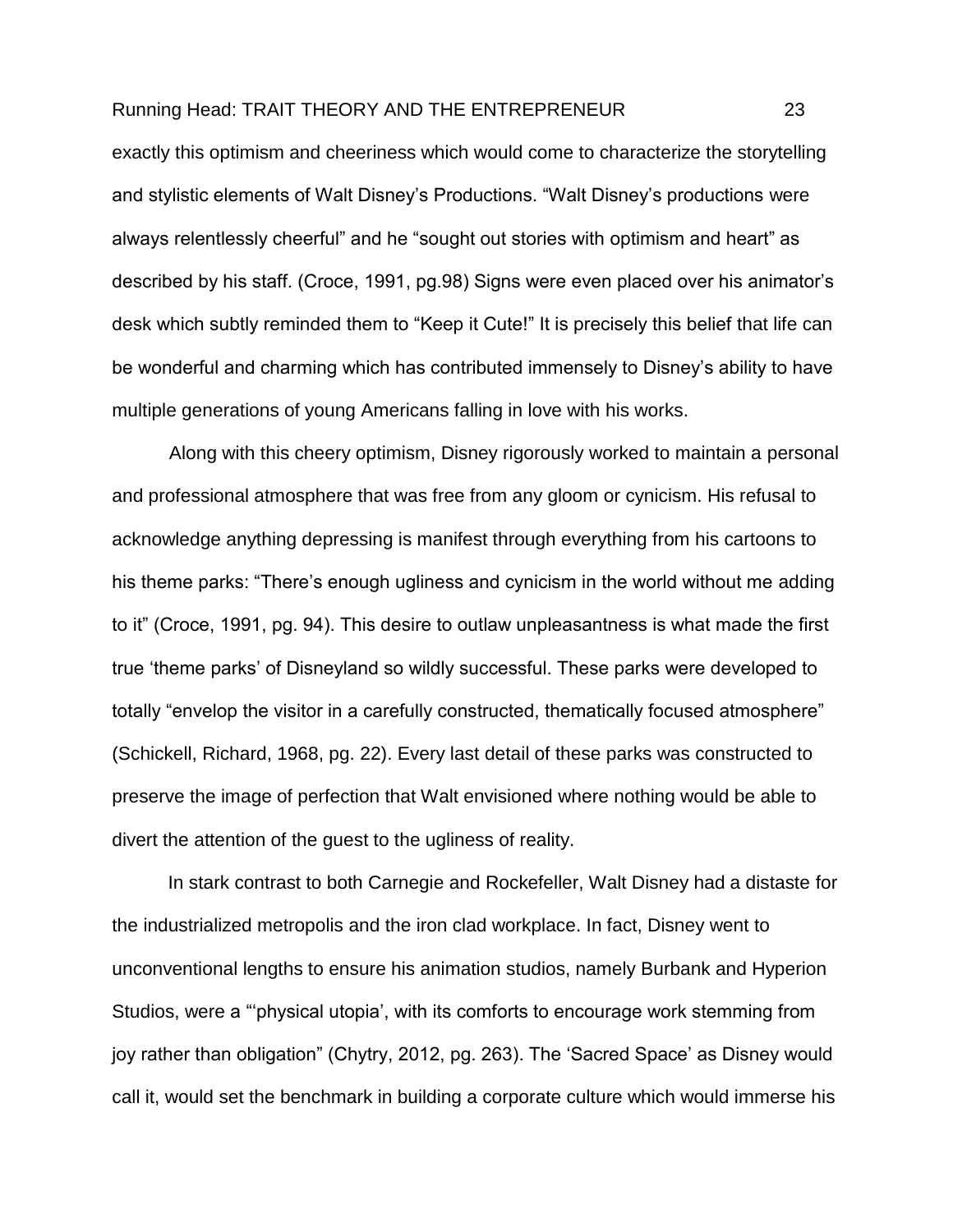workers in a perfect emotional environment from which to craft exemplary animation. Contemporaries of the time mentioned that Burbank studios resembled more of "a college campus or a Renaissance bodega" than an office (Chytry, 2012, pg. 263). Regular art classes, large recreation areas, bright colors, informal furniture, sports teams, parties, and even a gossip paper all kept the workplace resembling an Ivy League School. How would his employees respond to this type of work environment? They would respond with the "effect of a messianic figure leading a cult of devoted acolytes who all felt they were disciples on a mission" (Gabler, 2006, pg. 212). Put simply, the studio would replicate the cartoon (Gabler, 2006).

These examples all come together to demonstrate that in nearly every aspect of Disney's professional career, he demonstrated significantly high levels of openness as described in the Big Five Model. Creativity, originality, curiosity, openness to new ideas, and intellectualism are all frequent descriptors of Disney as well as being the definition of an open personality. Without this openness to accept new methods of animation in his industry, Walt would not be remembered as the man who brought the first handdrawn animations to life in feature films. Nor would he be remembered as the entertainment visionary who designed the first true theme parks constructed around a corporate culture unlike anything before or after it. The extent to which Walt Disney owes his attitude of openness cannot be overstated.

A common and unsurprising trait shared between all the entrepreneurs on the list is their dedication to their work and organizations. Disney himself talked about how he never minded the constant toil early in life. "I don't regret having worked like I've worked," he said. "I can't even remember that it ever bothered me. I mean, I have no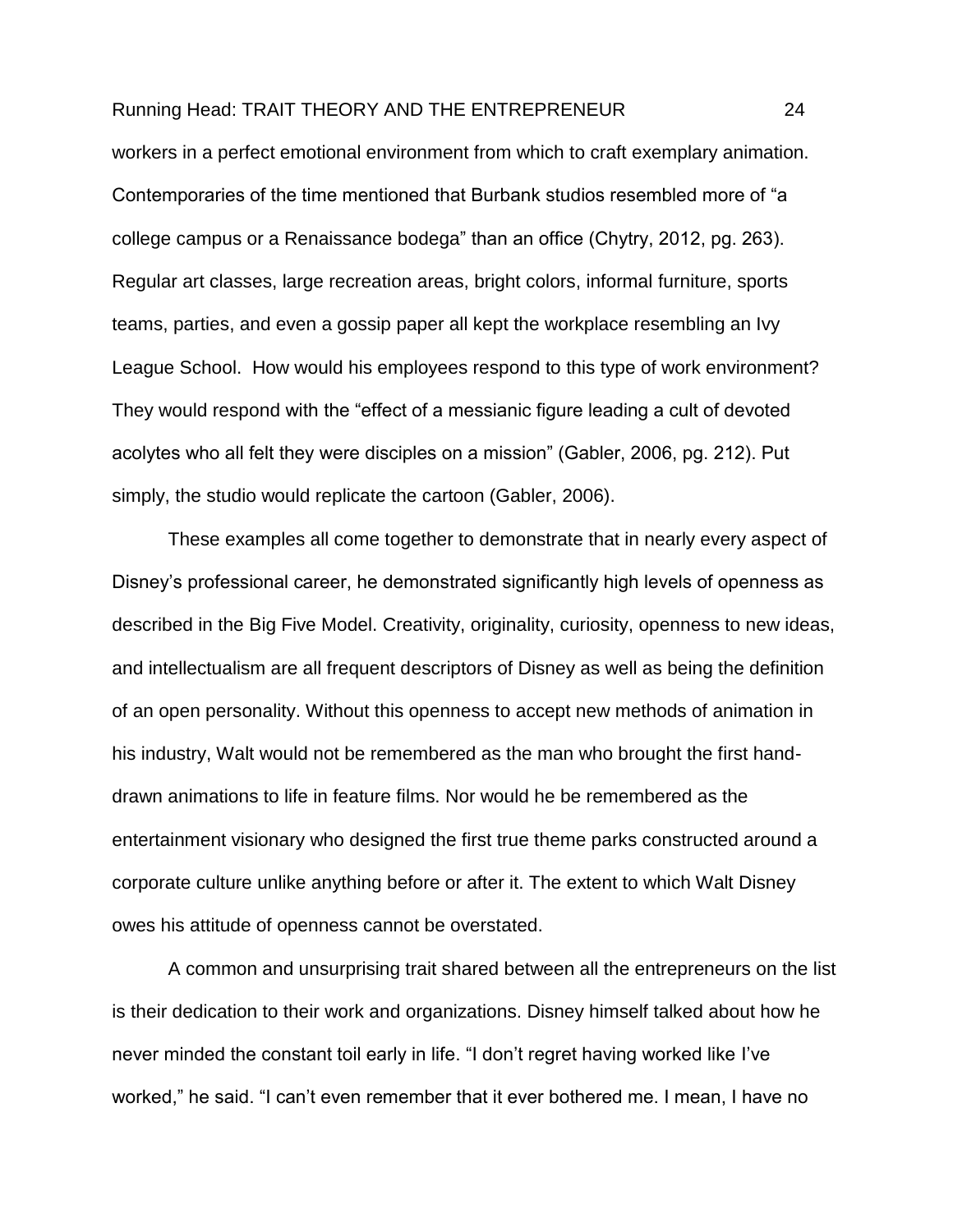recollection of ever being unhappy in my life. I look back and I worked from way back there and I was happy all the time" (Barrier, 2007, pg. 23). Walt Disney spent many nights sleeping where he worked whether it was the flatbed of his Red Cross truck in France (Barrier, 2007, pg. 23) or his office in Disney. (Croce, 1991, pg. 97)

Again, due to the time in which our entrepreneurs lived, we have only the opinion of field experts to guess what MBTI type Walt would have been, and the prevailing consensus is that of an ENFP. ENFPs are known for their keen perception regarding people's motivations as well as being insightful about the present and future. "ENFP's are innovators, initiating projects and directing great energy into getting them under way" (Martin, 1996, pg. 21). Great at understanding how people and groups work, they are often "persuasive and compelling" with their "energy and enthusiasm encouraging others to bloom as well" (Martin, 196, pg. 21). Colleagues described Disney's own enthusiasm for far-fetched projects "as that of born-again Christians at a revival meeting" (Croce, 1991, pg. 97). Disney was stimulated by new ideas, people, and experiences, and his enthusiasm was such that it tended to bring along others with him.

#### **Oprah**

<span id="page-25-0"></span>America's favorite television host, Oprah Gail Winfrey has become one of the most influential, recognizable, and successful business moguls of the 21<sup>st</sup> century. Born on January 29, 1954 in a small farm town in Kosciusko, Mississippi, Oprah's childhood was a traumatic one. Sexual abuse at the hand of multiple male relatives and friends of her mother scarred her adolescent years and would have sent most people down a path to an unfulfilled and destructive lifestyle. As a youngster, she was constantly in trouble. Once Oprah said, "the fact that someone as poor as I, as black as I am, from the South,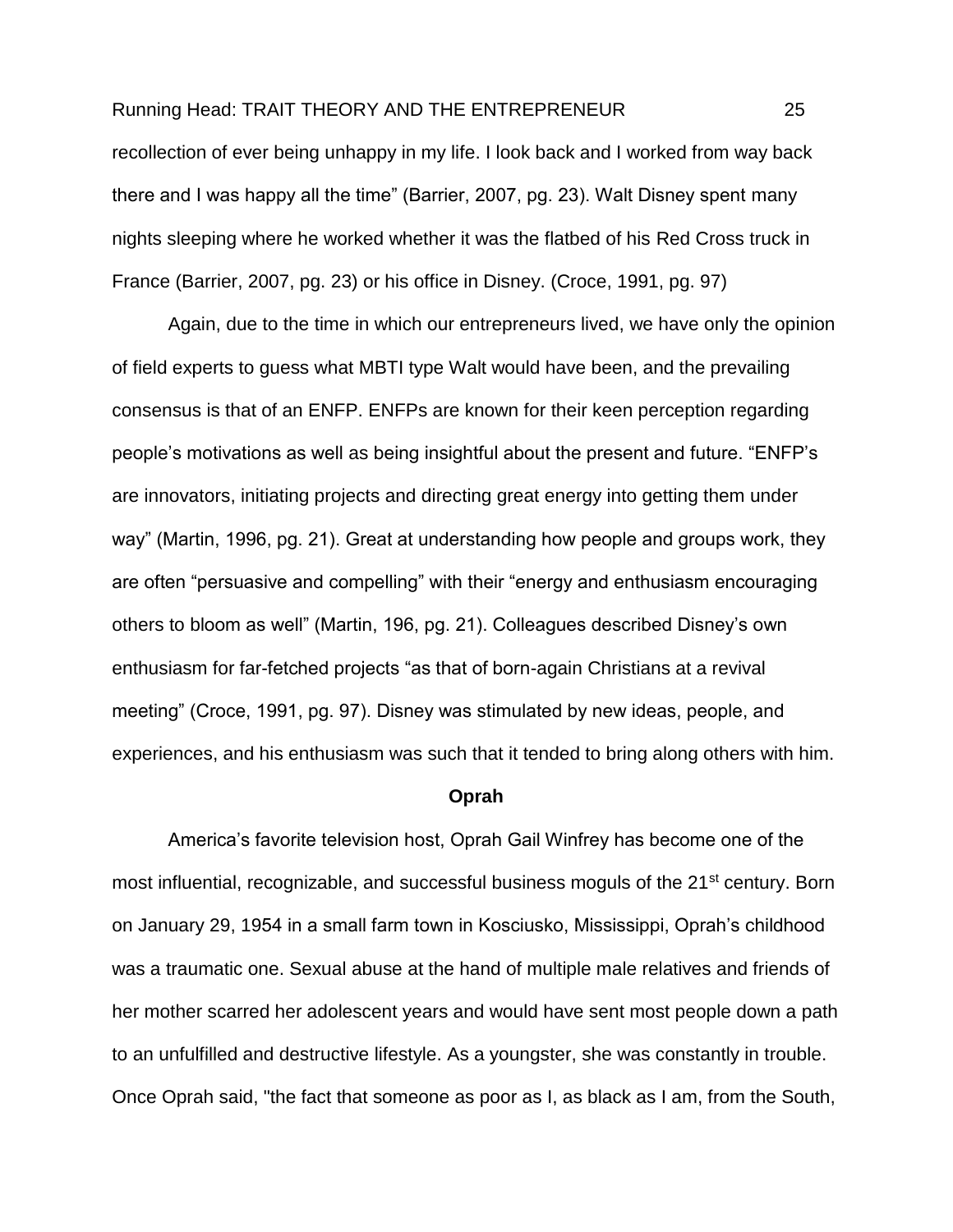from rape, from confusion, could move to hope, to possibility, to victory is amazing to me" (KIenke, 2002, pg. 23). Eventually she left to go be with her father in Nashville where she enrolled into Tennessee State University in 1971 and began the beginnings of a commanding career in both radio and television broadcasting.

 Baltimore would become the launch market for her first successful TV chat show entitled *People Are Talking*. The show's success lasted for nearly eight years before she was recruited by a TV station out west in Chicago to be the host of her own morning show called *AM Chicago*. Oprah's honest, genuine, and warm-hearted television style was a smash hit and rocketed her previously lowest rated show to number one while winning 100,000 more viewers than her closest competition in Chicago. This newfound publicity would lead to national recognition alongside a supporting actress role in Steven Spielberg's film *The Color Purple*. For Winfrey's performance in the film, she was nominated for an Academy Award for Best Supporting Actress.

 All of this rising success would culminate with the launch of her own nationally syndicated television program, the *Oprah Winfrey Show*. The show aired on 120 channels to an audience of 10 million people, and by the end of her first year, Oprah had earned nearly \$30 million from its success. Soon, Oprah gained ownership of the program and transferred its control to her new production company, Harpo Productions, which ironically is just Oprah spelled backwards. Her television program would become the backbone and beginning of the tale that would lead to the first African American billionaire ever in history as well as the crown of being the 'Woman of the Century.'

Out of the four entrepreneurs being examined in this paper, Oprah Winfrey undoubtedly shows signs of having the highest levels of agreeableness and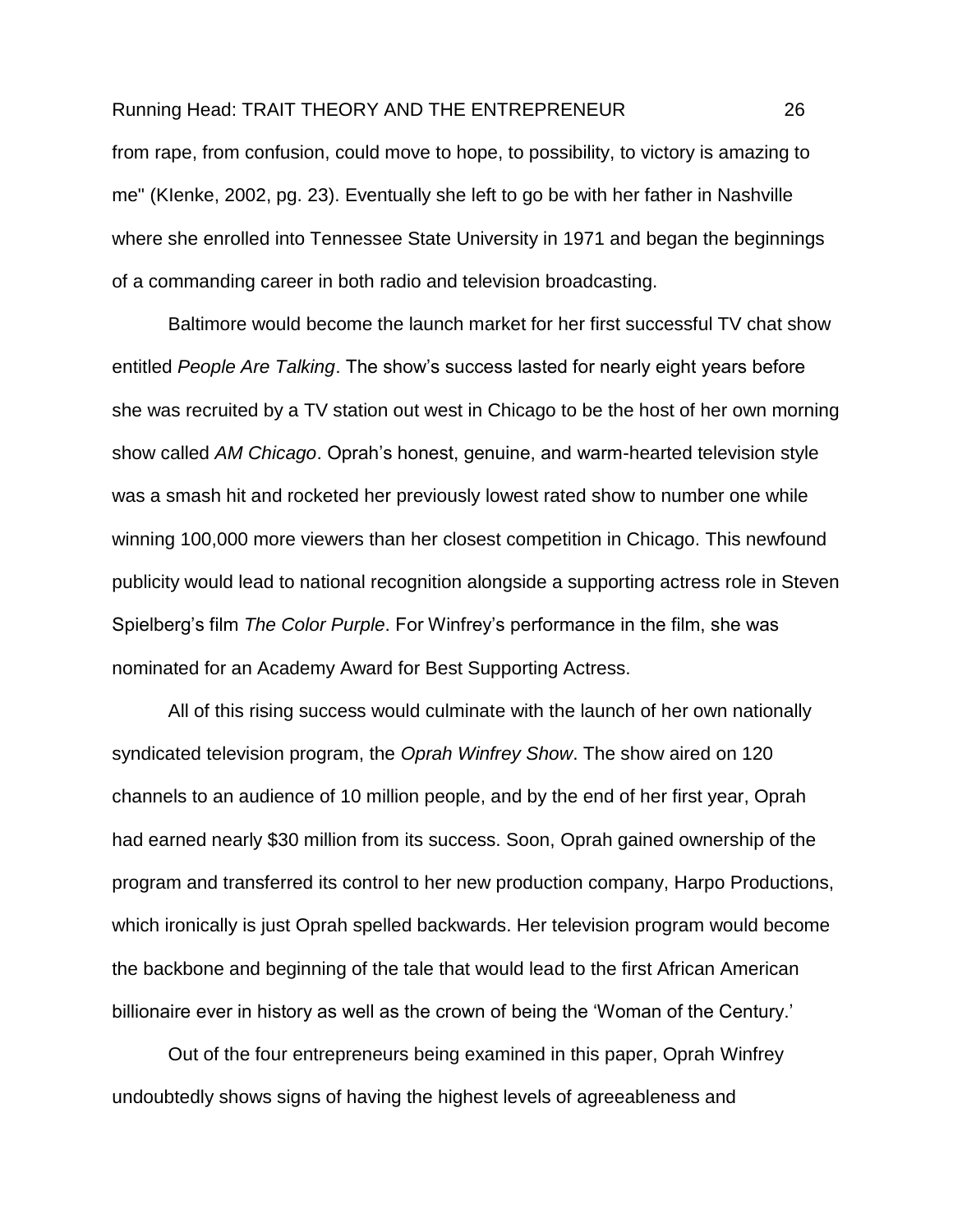extraversion. The trait of agreeableness measures an individual's' tendency to be compassionate/friendly or analytical/detached. Winfrey has made this trait the foundation from which all her business and charitable causes rise from so much so that even the term 'Oprah' is now a synonym for an individual who is a generous and kind philanthropist. This massive scale philanthropy is again a common theme among our entrepreneurs, and Oprah Winfrey is no exception. Sources claim that Oprah has given away nearly 350 million dollars of her own earnings to various charitable causes. (Jacobson, 2006, pg. 10) She also established the Angel Network in 1998 in order to collect donations from her millions of television viewers in order to support charities and funds across the world. Before the Angel Network closed in 2010 it had gathered more than 80 million dollars with much of it going to build schools in poverty-stricken areas and providing disaster relief for the victims of Hurricane Katrina and Rita. (Haggerty, 2016, pg. 9) The Oprah Winfrey Foundation and The Oprah Winfrey Operating Foundation have since become the primary extension for her philanthropic activities with Oprah herself being in complete control of her foundations.

Naturally we could expect an individual recognized as one of the greatest communicators and public personalities of all time to display high levels of Extraversion. This extraversion manifests itself as "energy, positive emotions, [surgency,](https://en.wikipedia.org/wiki/Surgency) assertiveness, sociability and the tendency to seek [stimulation](https://en.wikipedia.org/wiki/Stimulation) in the company of others, and talkativeness" (Toegel, Barsoux, 2012, pg. 51). Oprah would master the artform of using her naturally accessible personality and injecting that into her programs in such a way to build an emotional attachment with her audiences that would even subconsciously resemble a personal friendship. This would allow audiences "to not only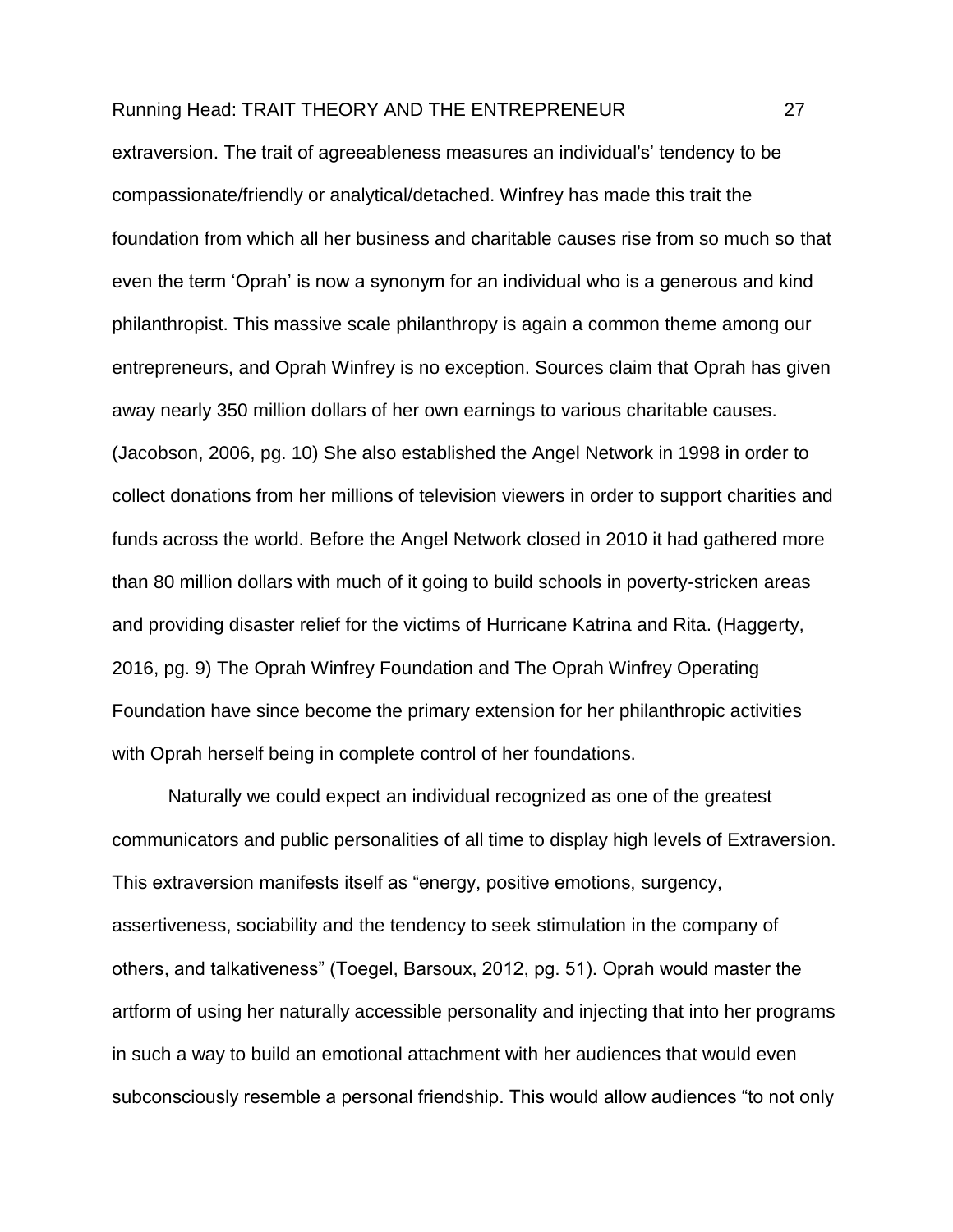respect her talent but to like and accept her as an individual as well, to feel 'intimate' with her" in spite of her incredible success and wealth, and the distance created by television as a mass medium (Haag, 1993, pg. 115). Oprah's use of self-disclosure, which is the revealing of personal information only available from the individual, was key to this building of friendship patterns with her audiences primarily composed of females. Research into gender communication differences have shown that female same-sex friendships often have much more self-disclosure and intimate behaviors when compared to other gender based friendships. These self-disclosures often tend to "encourage and facilitate more self-disclosure and a greater sense of intimacy" (Haag, 1993, pg. 117). By leading a transparent lifestyle and steadily giving her audiences more self-disclosures, Oprah was able to build an intimate bond with her followers which has yet to be replicated on such an enormous scale. Oprah sums this process up by saying, "I appeal to the heart and relate personally to my audience" (Klenke, 2002, pg. 23).

There are a number of non-scholarly sources which classify Oprah Winfrey as an ENFJ based on the fact that experts have suggested' that these famous individuals exhibit characteristics of the ENFJ personality type based on analysis of their lives and works. According to the official Myers-Briggs hand guide, *Looking At Type: The Fundamentals,* the ENFJ is dominated by the qualities of active and intense caring about people and "a strong desire to bring harmony into outer relationships" (Martin, 1997, pg. 17). Winfrey is well known for her openly expressive and empathetic nature which bring an aurora of warmth to her personal interactions. Another marked trait of the ENFJ type is that they "enjoy working to manifest a humanitarian vision, or helping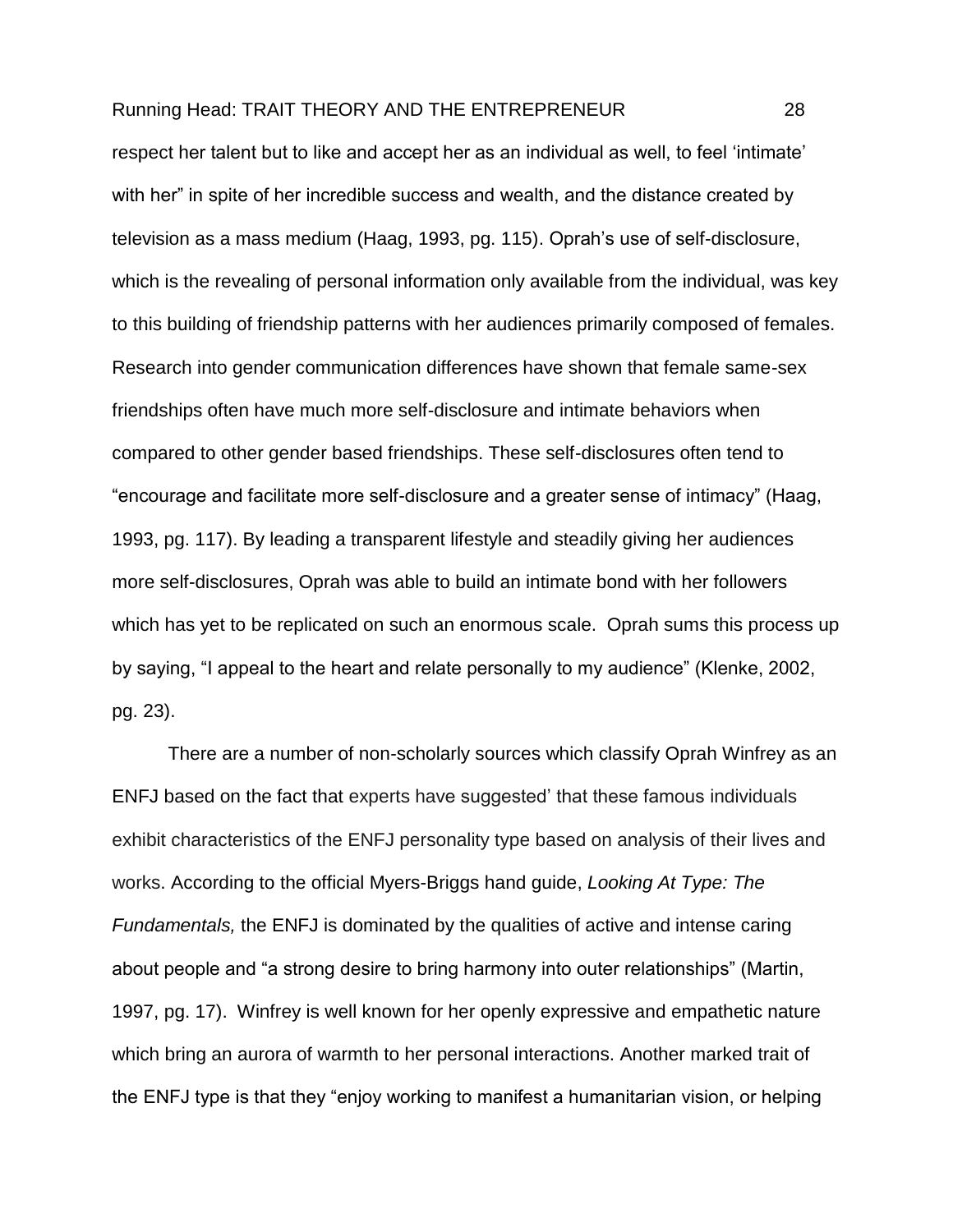others develop their potential" (Martin, 1997, pg. 15). Oprah's philanthropic efforts are widely known as are her teachings on the techniques behind achieving success and making your goals a reality. A woman of action, Oprah has conscientiously cared for others in an effort to better organize the world around her. While these sources cannot be relied upon as fact, there is certainty that Oprah does exhibit many visible characteristics of this personality type based on her public and transparent lifestyle.

Alongside the other entrepreneurs in this article, Oprah also exhibited traits indicating a strong amount of openness to new experiences. While this characteristic might be inherent to the majority of people with entrepreneurial attitudes, Oprah's description sums up this sentiment clearly. "I believe that one of life's greatest risks is never daring to risk" (Greathouse, 2016, pg. 1). Throughout her career, Oprah repeatedly redefined herself by taking on new ventures which many would have viewed as risk intensive. Instead, she saw these risky ventures as meaningful endeavors which would be beneficial to both humanity and her own business domain. Oprah's trust in the kind hearts of her audience has made many of these risky ventures achieve astounding success like Oprah's Angel Network.

Oprah has become the golden image of the unstoppable power of the human spirit. Despite cultural, socio-economic, racial, and gender barriers, Oprah was able become the most powerful woman of the century all while still remaining true to who she is and her belief systems. Oprah's sentiments on the work taken to achieve success resound with the other entrepreneurs: "The big secret in life is that there is no big secret. Whatever your goal, you can get there if you're willing to work" (Greathouse, 2016, pg. 2). What Andrew Carnegie represented for the American immigrant, Oprah is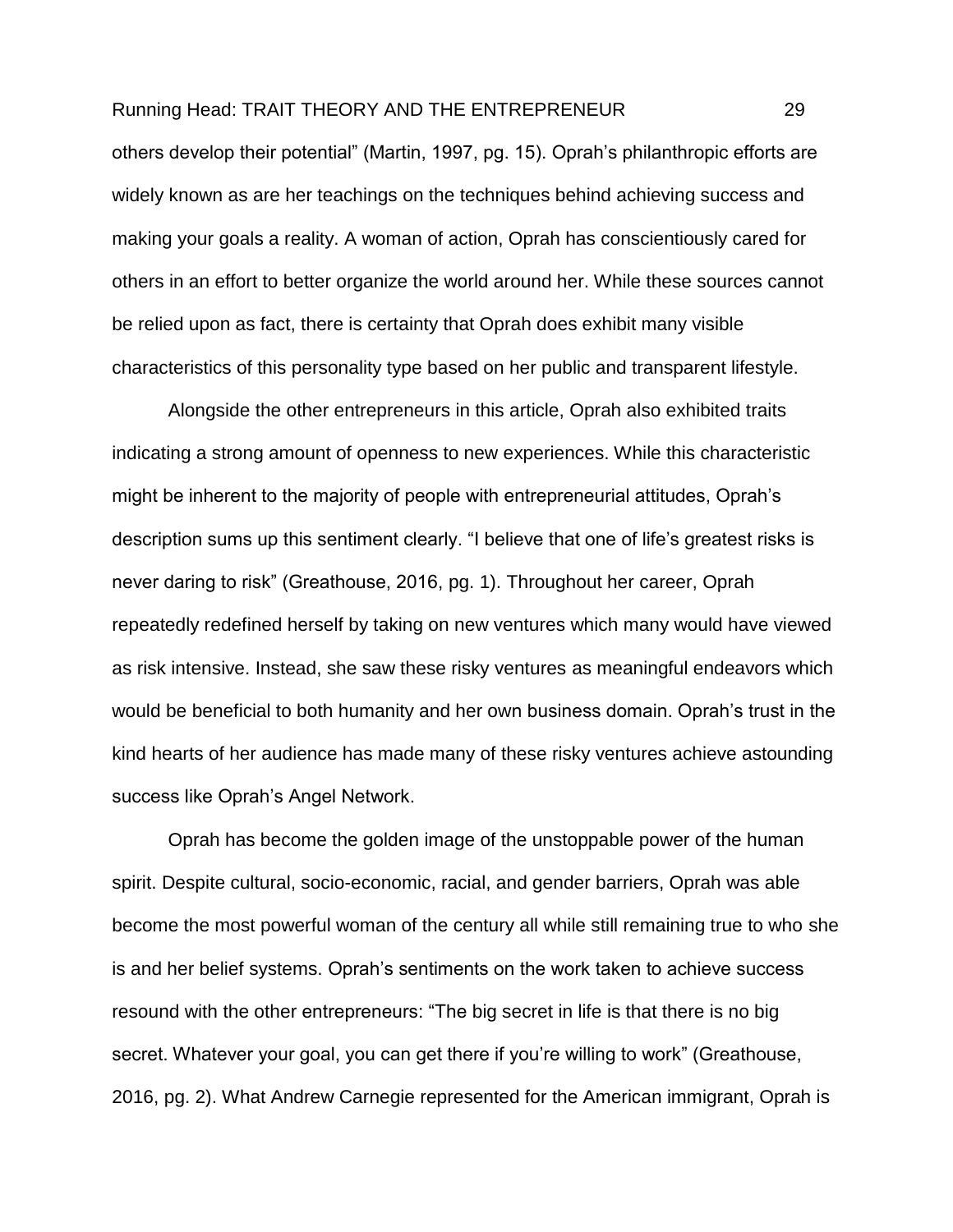to the modern woman. "She is the ultimate American success story. That a tiny, illegitimate black girl from dirt-poor Mississippi can transform herself into the richest and most powerful black woman in the world is a triumph of the human spirit and the American dream" (Mair, 1994, pg. 349).

#### **Conclusion**

<span id="page-30-0"></span>After examining these three entrepreneurs we must now ask the question, what prominent commonalities begin to show regarding their personality traits? To begin with, all the entrepreneurs showed extraordinarily high levels of the trait openness to experience. Within this broad category trait titled openness to experience there are several keywords used to break down the trait even more specifically. Imagination and artistic interests best describe Walt's interaction with the trait, emotionality and adventurousness belong to Oprah, while intellect and liberalism are for Carnegie. This demonstrates that while openness to experience was a defining feature for each of these individuals, it manifested itself in multiple different facets, each contributing to their behaviors and ultimately their success.

The fact that these entrepreneurs showed these tendencies toward openness is not surprising given the natural entrepreneur's preference for an often constantly changing environment where innovation is required. High levels of instability and risk associated with being an entrepreneur are usually unappealing enough to drive away personalities not adventurously equipped. This is not meant to say that all entrepreneurs should be reckless, risk takers. Quite the opposite in fact. All three of these entrepreneurs also displayed just as strong levels of conscientiousness, the trait that reports one's orderliness, achievement-strides, self-discipline, and cautiousness.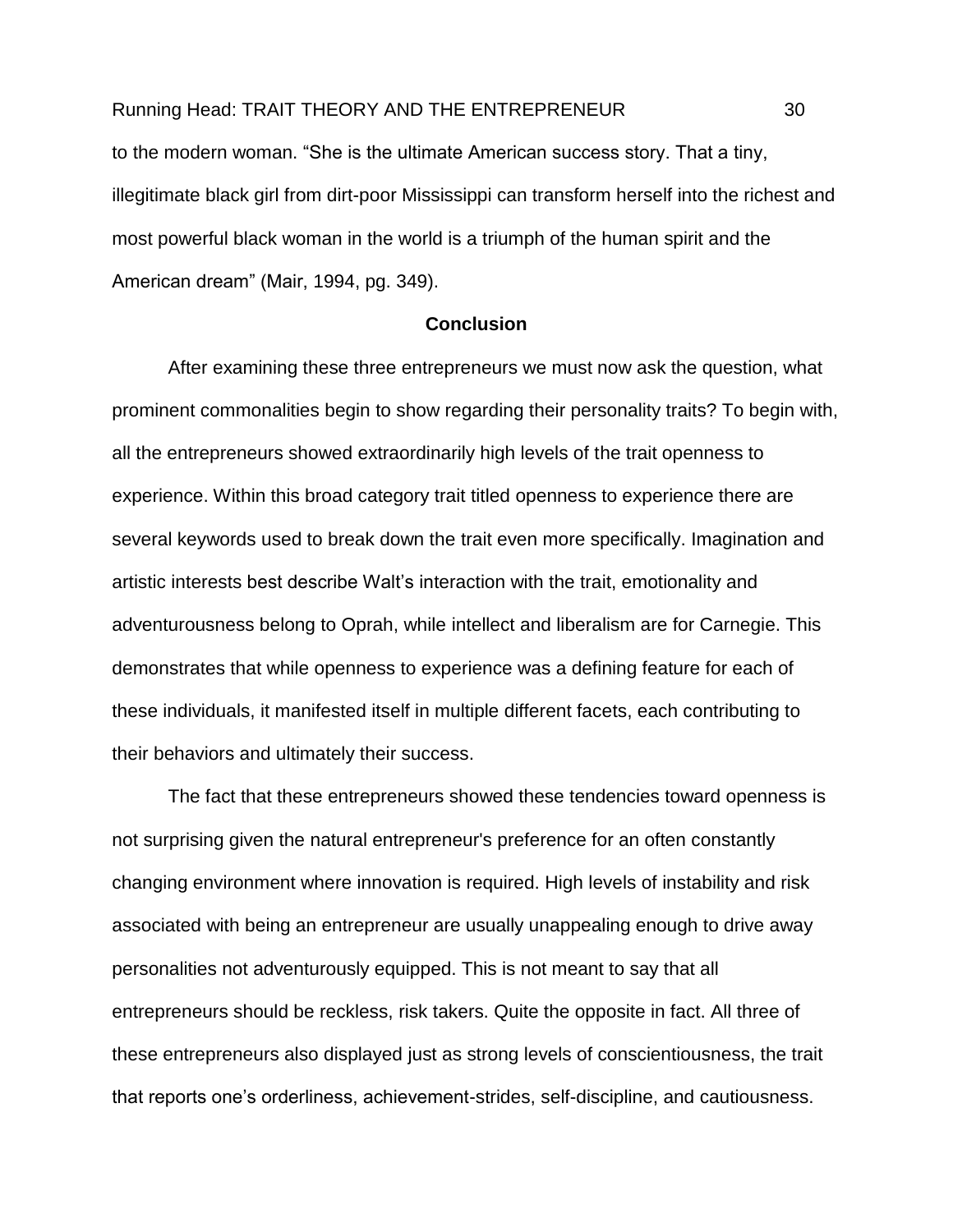To achieve and retain the incredible levels of success that these entrepreneurs did took just as much caution and careful calculations as it did bold leaps of faith. The difference is that these leaps, often taken at the beginning of their careers, were not reckless but instead the place where their dutiful preparation met opportunity.

A second commonality between the entrepreneurs in this study were their predicted MBTI personality types. The subjects are all believed to be Extroverts with dominant Feeling functions, with variations occurring between the Sensing/Intuition traits and the Judging/Perceiving as well. For these entrepreneurs, once they got past the beginning stages of their respective ventures then the majority of their time was spent in leadership roles interacting heavily with their employees/coworkers. As an Extrovert, you draw energy from your interactions with other people and are not as effective when put into isolation. The demands of leading a business and communicating constantly with your workers often better fit the behavioral preferences of an Extrovert. This observation is in no way meant to demonstrate the inability or ineffectiveness of an introverted entrepreneur, but rather suggesting that the typical job requirements that go along with entrepreneurialism are biased. It's essential though to remember that when discussing a classification of a personality, a trait is never one or the other, but rather at a certain point along a sliding scale of behavioral tendencies. An Introvert with an effective working knowledge of communication skills and successful human interaction techniques could be leaps and bounds beyond a natural extrovert who has yet to learn this craft. The dominant Feeling function referred to earlier explains how an individual makes their decisions and what criteria they base those decisions on. Those with dominant Feeling traits such as our entrepreneurs base their decisions on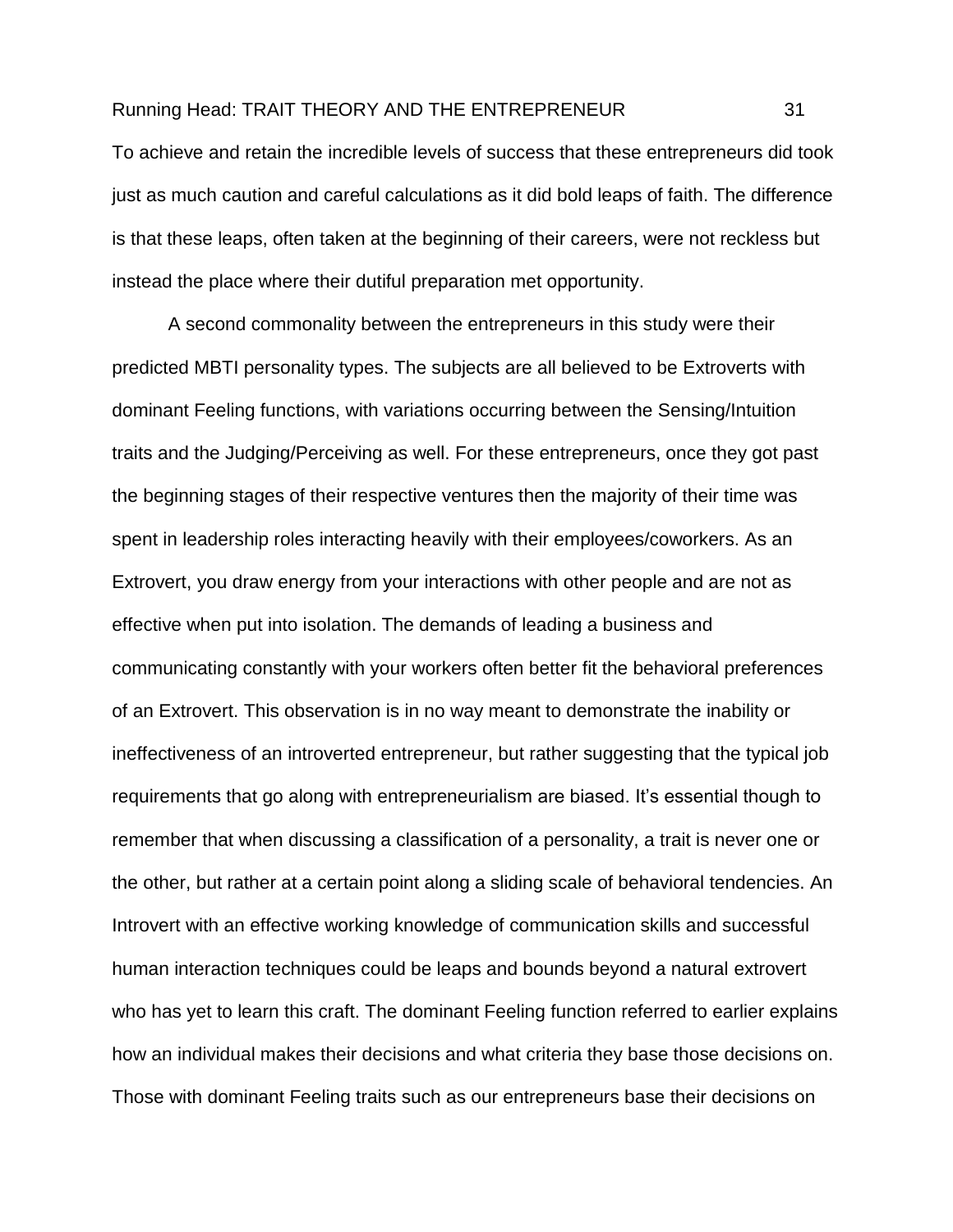personal beliefs or codes while simultaneously weighing what is best for those involved in the consequences of this decision. This is in contrast to those with dominant Thinking traits who prefer to apply basic truths and principles regardless of the context while remaining more analytically objective. It's no surprise then that individuals who amassed such mighty fortunes would eventually use them as expressions of their desire to bring harmony and order to others' lives outside their own.

This observation correlates directly with the last prominent personality characteristic of our entrepreneurs: their beliefs regarding the purpose of their success and philanthropic activity. Each of our entrepreneurs reached a point in their career in which they realized that earning more money to meet their own needs was virtually pointless in that they could never spend what they already had in a hundred lifetimes. This realization would bring with it a change in their behavior perhaps even a realignment with their true personality and desires. Each entrepreneur saw fit to use their talents and wealth to benefit man in whatever way they saw best. Carnegie developed the influential ''Gospel of Wealth' and set the standard for philanthropic activity with the majority of his funding going towards schools and libraries. Disney set his sights on building a utopian city which would become the pinnacle of fulfilling the environmental needs of mankind while also being a testing ground for the great new technologies and innovations of the modern world. What Walt designed as a practical, functioning city would eventually become the theme park now known as Disney World. Oprah's philanthropic efforts continue to this day with many varied charity projects being fully funded and directed by herself, foremost of which are the Leadership Academy for Girls in South Africa, O Ambassadors, and the US Dream Academy.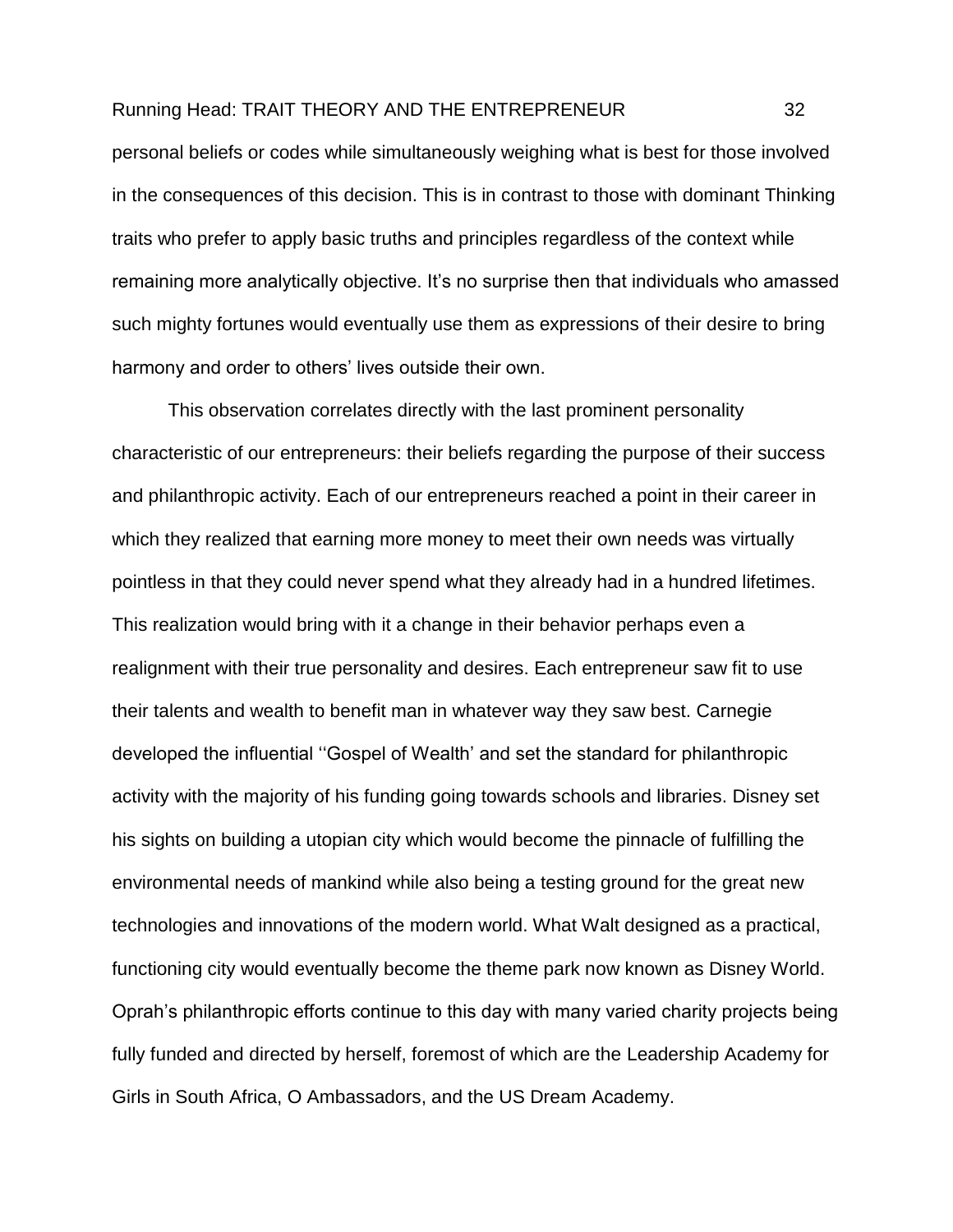#### **Limitations and Suggestions for Future Research**

<span id="page-33-0"></span>There are several limitations whenever attempting to look back in time and establish with any certainty the true motivations of individuals. Without having all of our entrepreneurs subjected to standardized testing conditions and accounting for all conditional variables, then no statistically significant conclusions about their traits can be drawn with certainty. This means that all of the claims put forth in this paper are only educated guesses based on the available resources on the subject, and therefore cannot be deemed as fact. My bias as the writer of this study as well as the bias of the authors of the primary sources for this study cannot be accounted for and will therefore skew the conclusions being drawn within.

Another limitation is the reality that no individual can truly know a person's character well enough to fully comprehend the intricacies of their personality. Human beings are experts in masking motivations and modifying their behaviors to fit expected norms or desires regardless of their natural tendencies and impulses. Obviously then this problem is increased when attempting to study personalities when limited resources are available across a span of 100 plus years.

A suggestion for future research and the original design of this study was to subject a number of entrepreneurs to a personality test such as the MBTI or Big Five, and then analyze the results in an effort to determine if there is any statistically significant trends regarding their traits. This pool of entrepreneurs could either be regionally based or drawn from the top 'performing' entrepreneurs currently in the market today. However, there are a number of difficulties in not only classifying what constitutes an entrepreneur but also in standardizing their testing conditions.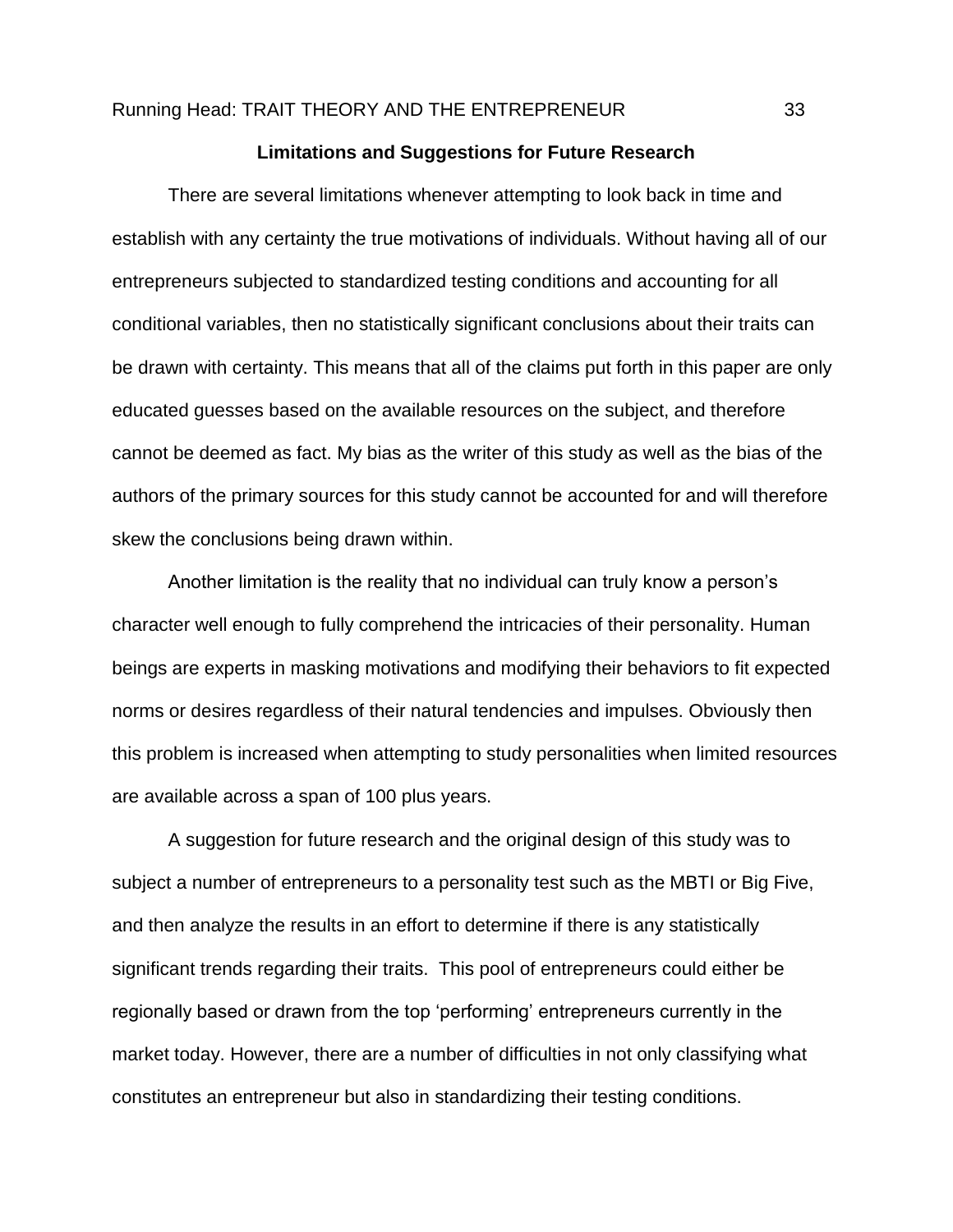#### **Works Cited**

<span id="page-34-0"></span>Ahmetoglu, G., Leutner, F., & Chamorro-Premuzic, T. (2011). EQ-nomics: Understanding the relationship between individual differences in trait emotional intelligence and entrepreneurship*. Personality and Individual Differences, 51*, 1028-1033.

- Banayan, Alex. *How Andrew Carnegie got really rich*. (cover story). (2015). Executive Leadership, 30(11), 1-3.
- Baron, R. A., & Hmieleski, K. M. (2009). Entrepreneurs' optimism and new venture performance: A social cognitive perspective. *Academy Of Management Journal, 52*, 473-488.
- Baron, R. A., & Markman, G. D. (2000). Beyond social capital: How social skills can enhance entrepreneurs' success*. Academy Of Management Executive*, 14, 106- 116.
- Barrier, J. Michael. *The Animated Man*. Berkeley: University of California Press, 2007. Print.
- Baum, J. R., & Bird, B. J. (2010). The successful intelligence of high-growth entrepreneurs: Links to new venture growth. *Organization Science, 21*, 397- 412.
- Baum, J. R., & Locke, E. A. (2004). The relationship of entrepreneurial traits, skill, and motivation to subsequent venture growth. *Journal of Applied Psychology, 89*(4), 587-598.

Baumol, W.J. (1989). Entrepreneurship in economic theory. *American Economic*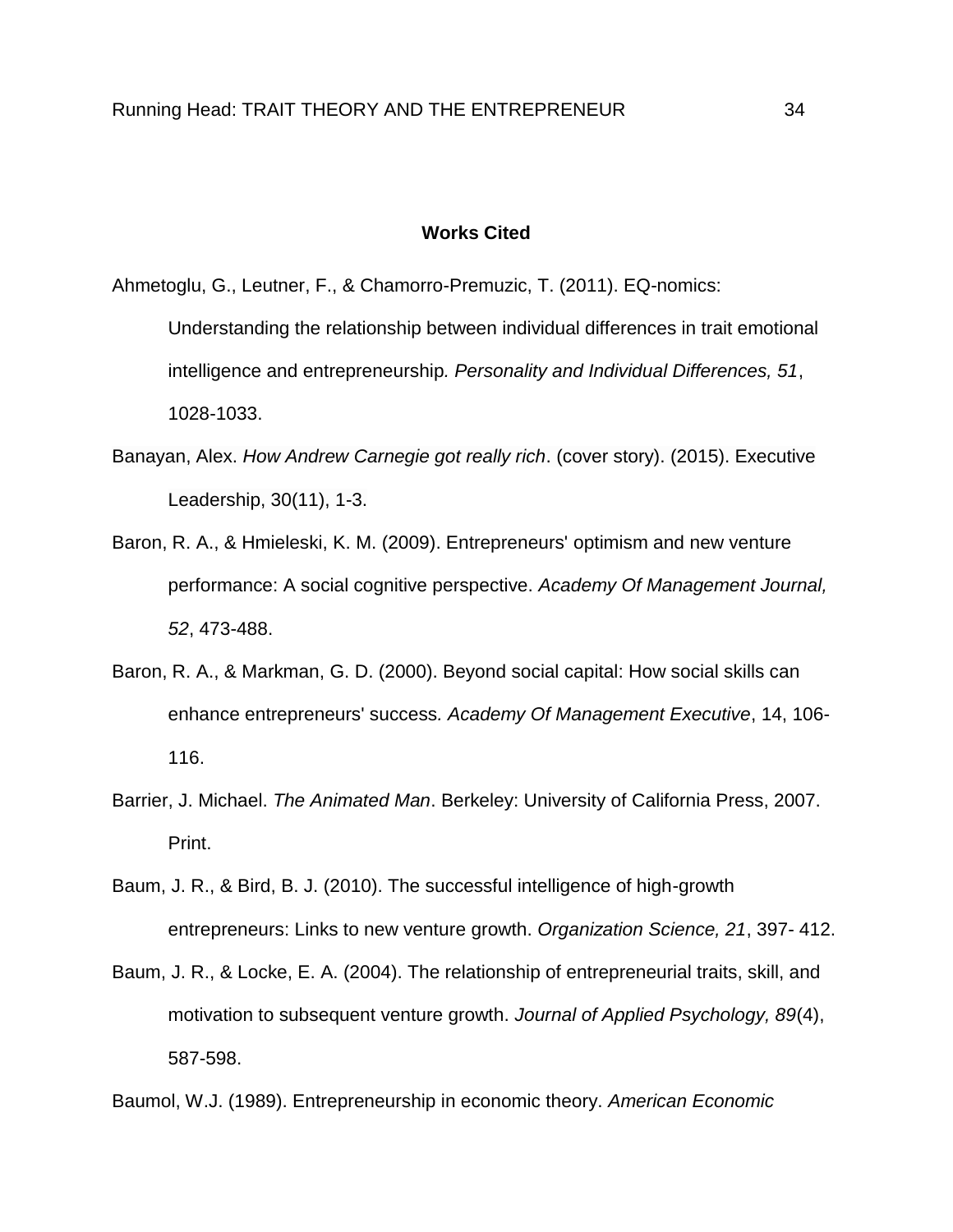*Review Papers and Proceedings*: LVIII (2) May, 64-71

- Begley, T. M., & Boyd, D. P. (1987). Psychological characteristics associated with performance in entrepreneurial firms and smaller businesses. *Journal Of Business Venturing*, *2*(1), 79-93.
- Blanchflower, D. G., & Oswald, A. J. (1998). What makes an entrepreneur? *Journal Of Labor Economics, 16*(1), 26-38.

Boundless (2016). *Boundless Psychology*. Retrieved from

<https://www.boundless.com/psychology/textbooks/boundless-psychology-textbo>

k/personality-16/trait-perspectives-on-personality-79/allport-s-cattell-s-and-

eysenck-s-trait-theories-of-personality-310-12845/

- Brandstätter, H. (2011). Personality aspects of entrepreneurship: A look at five meta analyses. *Personality and Individual Differences, 51*, 222-230.
- Caird, S. P. (1993). What do psychological tests suggest about entrepreneurs? *Journal of Managerial Psychology, 8*(6), 11-22.
- Carnegie, A. (2009). *The Autobiography of Andrew Carnegie*. [Waiheke Island]: The Floating Press.
- Cattell, Heather, and Alan Mead. "The Sixteen Personality Factor Questionaire". N.p., 2016. Web. 4 Apr. 2016.
- Chytry, J. (2012). Walt Disney and the creation of emotional environments: interpreting Walt Disney's oeuvre from the Disney studios to Disneyland, CalArts, and the Experimental Prototype Community of Tomorrow (EPCOT). Rethinking History, 16(2), 259-278.

Clark, W. H. (1967). Allport, Gordon Willard, 1897-1967. *Journal For The*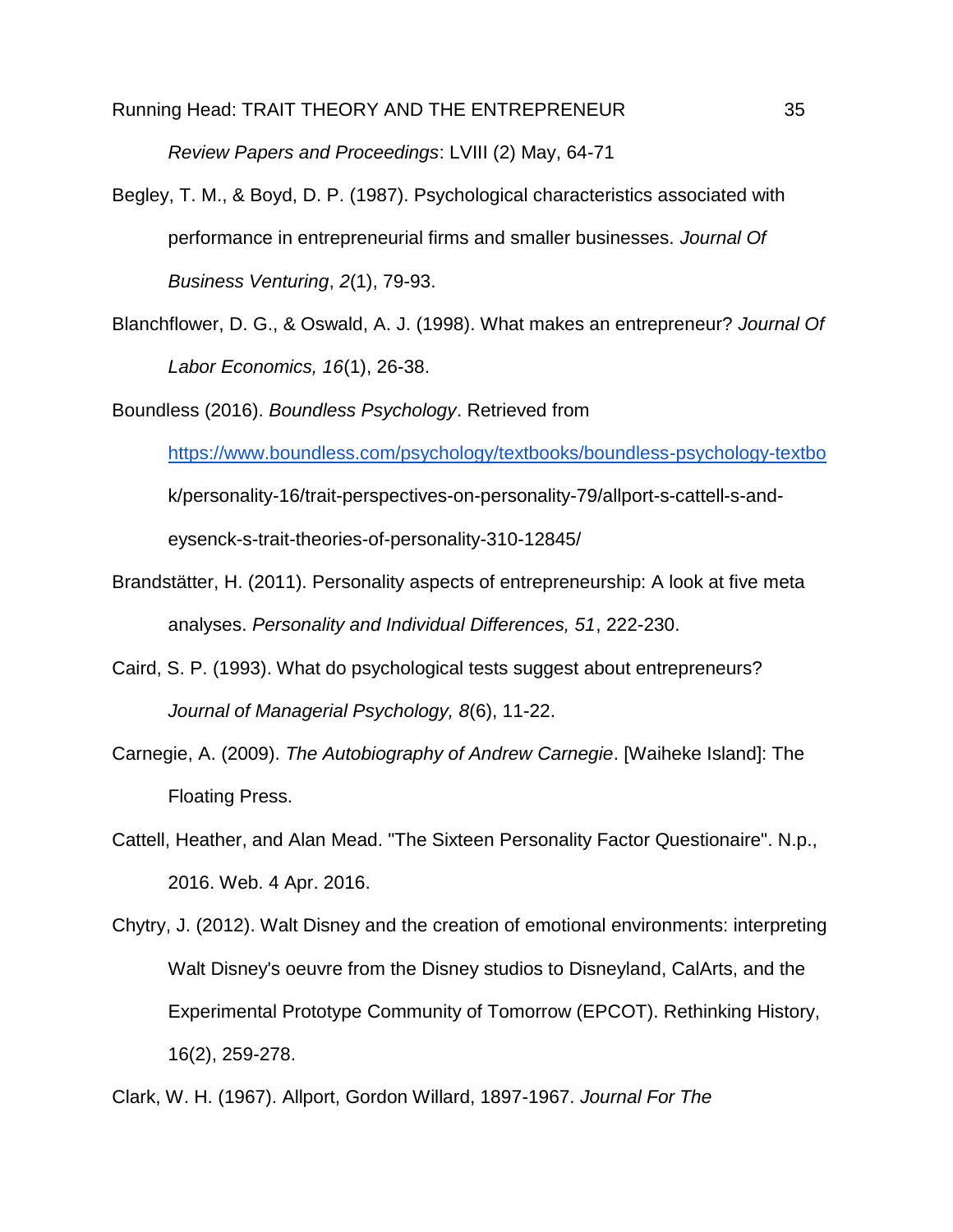Running Head: TRAIT THEORY AND THE ENTREPRENEUR 36 *Scientific Study Of Religion*, *6*(2), 281.

Croce, P. J. (1991). A Clean and Separate Space: Walt Disney in Person and Production. Journal Of Popular Culture, 25(3), 91-103.

K. A., & Powell, G. N. (2012). Nurturing entrepreneurs' work-family balance: A gendered perspective. *Entrepreneurship: Theory & Practice, 36*, 513-541.

Fehriinger, Heather. "Cattell's Sixteen Personality Factor Model".

*Personalityresearch.org*. N.p., 2016. Web. 3 Apr. 2016.

Gabler, Neal. (2006). Walt Disney: The triumph of the American imagination. New York:

Gartner, W. B. (1989). "Who is an entrepreneur?" is the wrong question.

*Entrepreneurship: Theory & Practice*, *13*(4), 47-68.

Goldin, M. (1988). THE GOSPEL OF ANDREW CARNEGIE. History Today, 38(6), 11.

- Greathouse, John. "23 Leadership Tips From Oprah Winfrey". Forbes.com. N.p., 2016. Web. 1 Mar. 2016.
- Haag, L. L. (1993). Oprah Winfrey: The Construction of Intimacy in the Talk Show Setting. Journal Of Popular Culture, 26(4), 115-122.

Haggerty, Ryan. "Oprah Winfrey Has Donated Millions Around The World". *tribunedigital-chicagotribune*. N.p., 2011. Web. 1 Mar. 2016.

- Harvey, C., Maclean, M., Gordon, J., & Shaw, E. (2011). Andrew Carnegie and the foundations of contemporary entrepreneurial philanthropy. Business History, 53(3), 425-450.
- Hisrich, R., Langan-Fox, J., & Grant, S. (2007). Entrepreneurship research and practice: A call to action for psychology. *American Psychologist, 62*, 575-589.

Hornaday, J. A., & Aboud, J. (1971). Characteristics of successful entrepreneurs.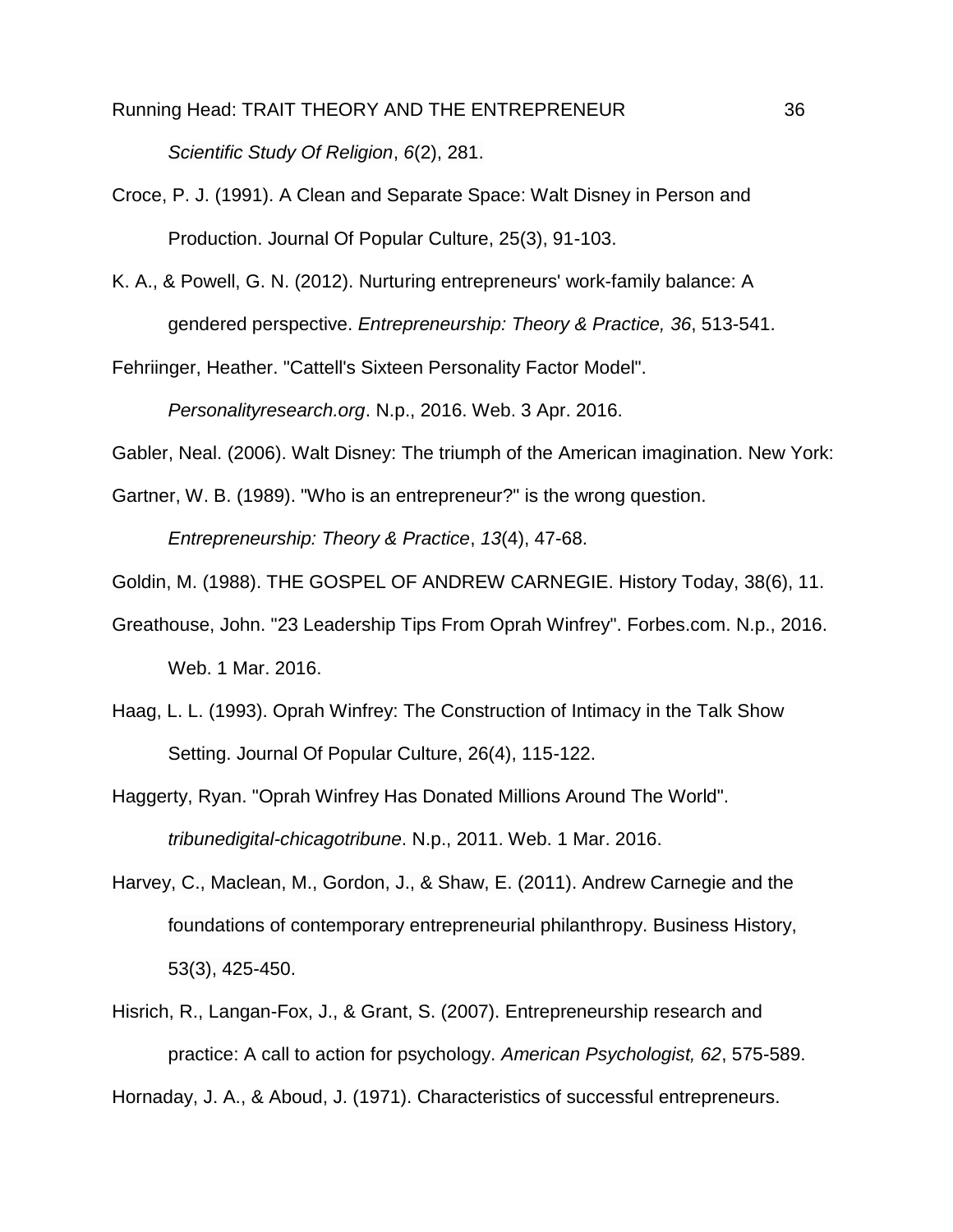*Personnel Psychology, 24*, 141-153.

- Jacobson, Murray. "The Oprah Effect, By The Numbers". *PBS NewsHour*. N.p., 2016. Web. 1 Mar. 2016.
- Klenke, K. (2002). Cinderella stories of women leaders: Connecting leadership contexts and competencies. Journal Of Leadership & Organizational Studies, 9(2), 18-28.
- Leutner, F., Ahmetoglu, G., Akhtar, R., & Chamorro-Premuzic, T. (2014). The relationship between the entrepreneurial personality and the big five personality traits. *Personality & Individual Differences, 63*, 58-63.

Mair, G. (1994). *Oprah Winfrey. The real story*. Secaucus, NJ: Carol Publishing.

- Markman, G. D., & Baron, R. A. (2003). Person–entrepreneurship fit: Why some people are more successful as entrepreneurs than others*. Human Resource Management Review, 13*, 281-301.
- Martin, Charles R. *Looking At Type*. Gainesville, Fla.: Center for Applications of Psychological Type, 1997. Print.
- Miner, J. B. (1997). The expanded horizon for achieving entrepreneurial success. *Organizational Dynamics, 25*(3), 54-66.

Mosley, Leonard. Disney's World: A Biography. New York: Stein and Day, 1985.

- Mueller, S., Volery, T., & von Siemens, B. (2012). What do entrepreneurs actually do? An observational study of entrepreneurs' everyday behavior in the start-up and growth stages. *Entrepreneurship: Theory & Practice, 36*, 995-1017.
- Nga, J. H., & Shamuganathan, G. (2010). The influence of personality traits and demographic factors on social entrepreneurship start up intentions. *Journal of Business Ethics, 95*, 259-282.